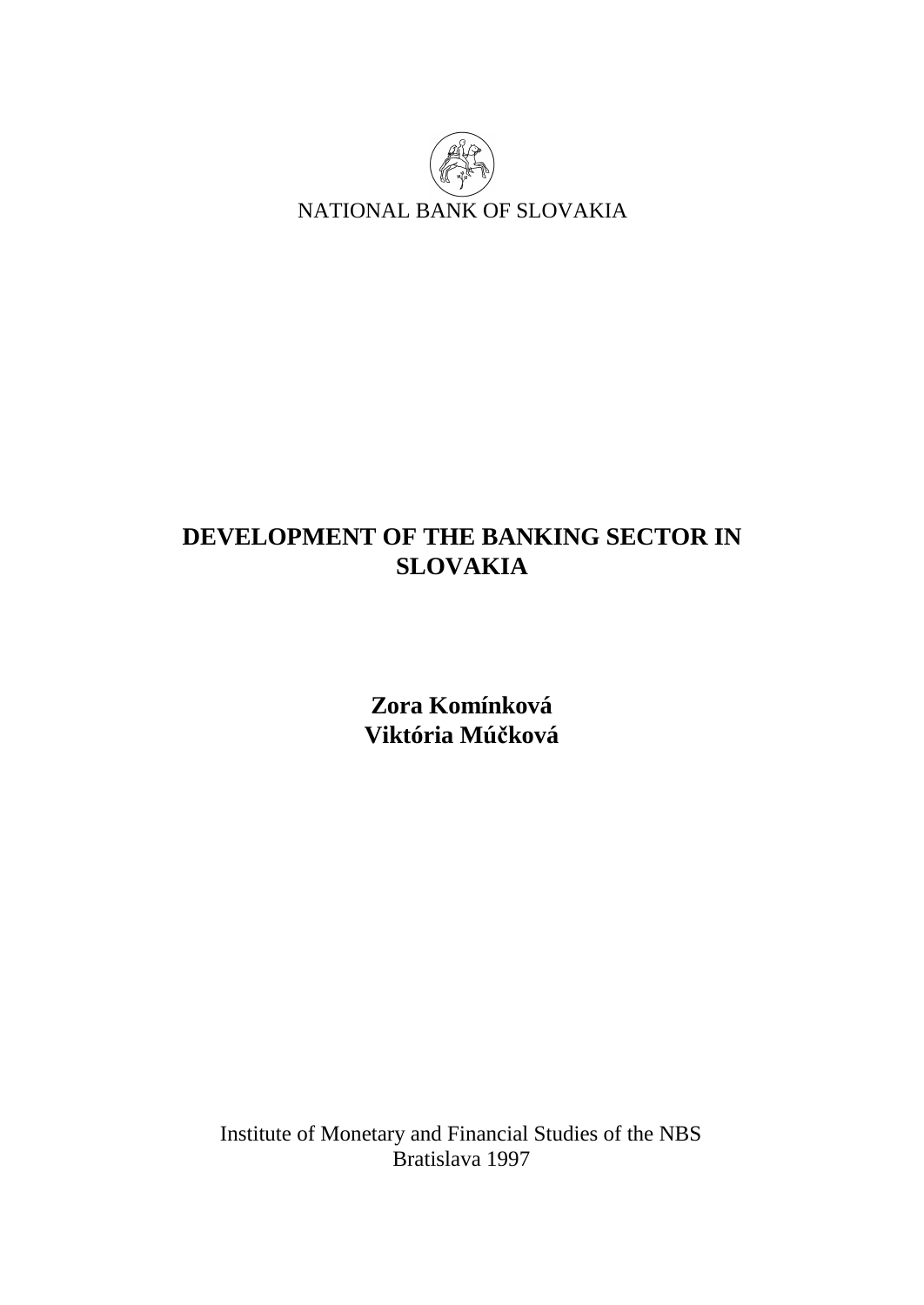## **Introduction**

The beginning of the economic transformation in Slovakia relates to the former Czecho-Slovak Federation (CSFR). After the political break-down in 1989, the transformation developed under the "shock-therapy", since 1991. Simultaneously, as a constituent part of the transformation process, the two-tier banking system was created and new financial structures emerged. As of 1 January 1993, the Federation dissolved and the two successor States were established - the Czech Republic and the Slovak Republic. Despite of some populist rhetorics, the macro-economic policy of the Slovak government followed the stabilization program of the former Czecho-Slovak government. An independent development of the Slovak banking sector progressed rapidly, after the establishment of the central bank - the National Bank of Slovakia.

The aim of this paper is to present main development trends in the Slovak banking sector, during 1993- 1997. Despite of a relatively short period of time, many important milestones were overcame in the way toward a standard market financial structures in the country. However, several issues remain to be solved, in order to complete successfully the process of financial restructuring in Slovakia.

The description of the Slovak banking sector development and issues of its restructuring are introduced with a short overview of the macro-economic development in Slovakia, over the period concerned. As the stabilization of the economy progressed rapidly and the economic growth, accompanied with a radical slow down in inflation, was restored since 1994, there may be stated that the macro-economic environment has been an important factor promoting the Slovak banking sector development. The second section of the paper is focused on the monetary policy of the National Bank of Slovakia with respect to its performance and use of related instruments, as well as from the point of view of feedbacks with the development of the real economy variables. A special attention is paid to the practice of monetary targeting and to the exchange rate regime in the current Slovak conditions.

Current landscape of the Slovak commercial banks is presented in the third section. Apart from the main data about the number of the banks, development of their activities and foreign capital participation, the issue of the banks privatization is discussed, as well. Finally, in the fourth section, main information on the progress in the process of financial restructuring is concentrated. A special attention is paid to the causes of "bad debts", or the loan portfolio problem. This topics discussed, the paper is closed with an overview of measures within the frame of the restructuring program of the Slovak banking sector. Important steps of the National Bank of Slovakia adopted in order to strengthen prudential regulations and to systemize claims classification, issues connected with their application in practice, as well as the current state in progressing the restructuring program are included in the discussion.

## **1 Main Macro-Economic Development Trends**

Since the beginning of the national independence, economic development in Slovakia has changed its growth dynamics from the transformation recession of 1993, towards revival followed by high rates of economic growth, during 1994-1997. Stabilization of the economy progressed rapidly, as inflation decreased continuously. Some disturbing features in the macro-economic stability emerged since end of 1995 in the external sector, due to changes in export-import dynamics, resulting from domestic economic growth and decrease of demand abroad. An overview of the main macro-economic indicators development is given in Table 1.

Rise of the independent State called for an adjustment period in the economy. The economic development in 1993 was affected by both, economic and extra-economic factors, such a smaller domestic market, costly process of constituing the State infrastructure, as well as introduction of a new tax system (VAT base) and other reforms (as a new system of health and pension insurance). This, together with devaluation expectations after the break of the monetary union with the Czech Republic ( 8 February 1993) and the devaluation of the Slovak currency by 10 % (10 July), caused acceleration of inflation to the yearly rate of 23.2 %.

The economic revival began in 1994. The GDP growth reached 4.9 %, average inflation rate was cut to 13.4 %. The leading sector of economic growth was foreign trade, as the exports performance was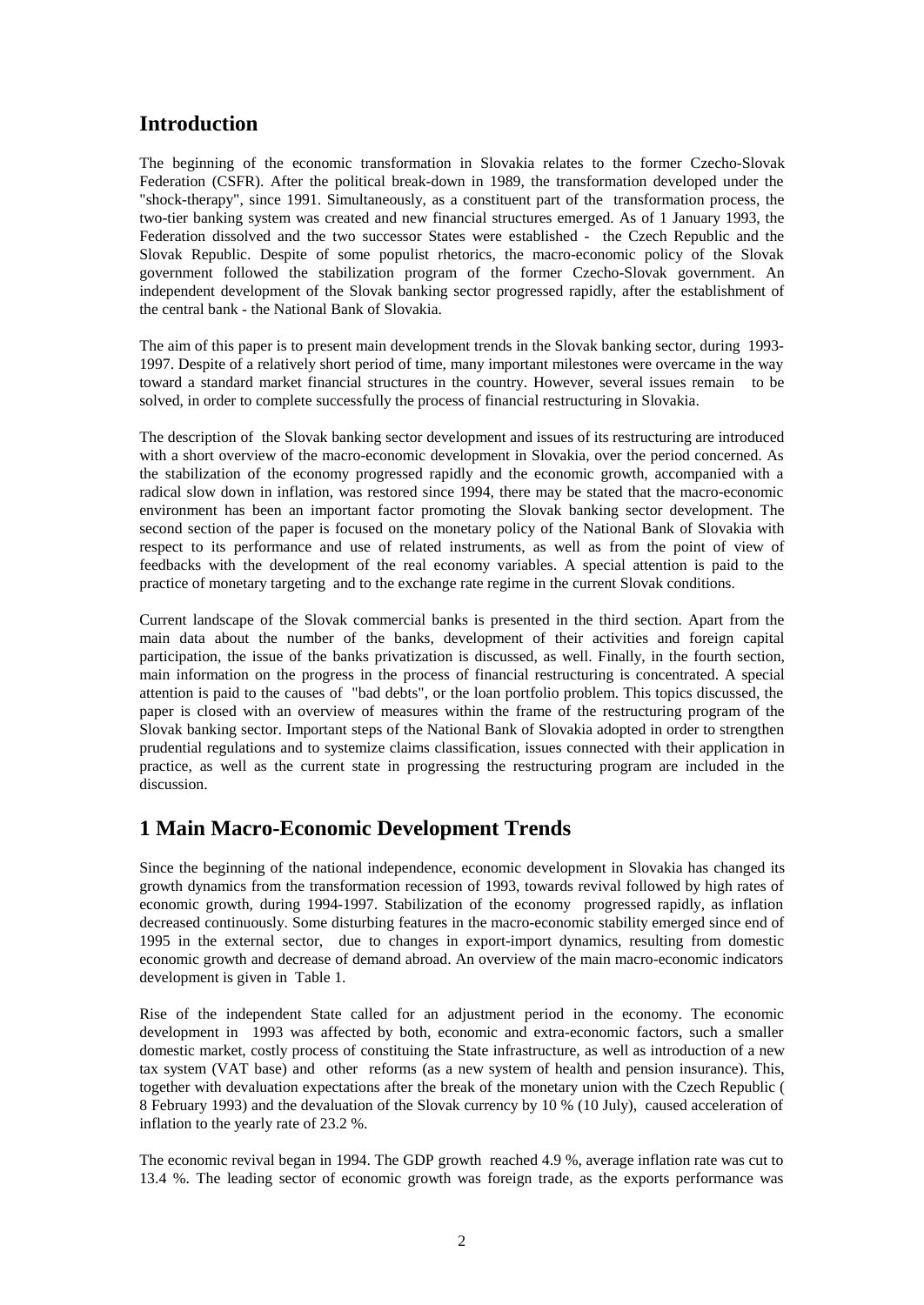favorable affected by growing external demand, as well as by the devaluation of the currency. On the other hand, imports were slowed down by the 10 % import surcharge, imposed in March 1994. As a result, the balance of foreign trade and services reached a moderate surplus. In 1995, economic revival accelerated with a 6.8 % growth in GDP. The average annual rate of inflation reached 9.9 %, Government spending resulted in a budget deficit of 1.6 % of GDP. An important feature of the 1995´s development was revival of consumer and investment demand in the domestic economy. However, the dynamics of gross fixed capital formation was not restored, and the economic growth was due primarily to the utilization of free capacity in production. Despite of the internal revival, the driving force of economic growth remained in the export sector.

| <b>Indicator</b>                     | 1990   | 1991    | 1992    | 1993       | 1994       | 1995   | 1996    | 1997 <sup>1</sup> |
|--------------------------------------|--------|---------|---------|------------|------------|--------|---------|-------------------|
| GDP (%, constant prices              | $-2.5$ | $-14.6$ | $-6.5$  | $-3.7$     | 4.9        | 6.8    | 6,9     | $6.0^{2}$         |
| 1993)                                |        |         |         |            |            |        |         |                   |
| <b>Industrial production</b>         | $-4.8$ | $-26.8$ | $-13.7$ | $-13.5$    | 6.4        | 8.4    | 2.5     | 3.5               |
| $(%$ , constant prices)              |        |         |         |            |            |        |         |                   |
| CPI (%, annual average)              | 10.4   | 61.2    | 10.0    | 23.2       | 13.4       | 9.9    | 5.8     | 6.1               |
| Government budget deficit            |        |         | $-2.6$  | $-7.3^{3}$ | $-1.2^{3}$ | $-1.6$ | $-4.4$  | $-4,3$            |
| $(\%GDP)$                            |        |         |         |            |            |        |         |                   |
| of<br><b>Balance</b><br>and<br>trade |        |         |         | $-619$     | 762        | 570    | $-2106$ | $-999.1$          |
| services (USD million)               |        |         |         |            |            |        |         |                   |
| <b>Current</b><br>account            |        |         |         | $-5.0$     | 4.8        | 2.3    | $-10.2$ | $-10.9$           |
| balance/GDP $(%$                     |        |         |         |            |            |        |         |                   |
| Unemployment rate $(\% )$            | 1.5    | 11.8    | 10.4    | 14.4       | 14.8       | 13.8   | 12.4    | 13.1              |

**Table 1 Main macro-economic indicators in Slovakia in 1990-1997** 

*1 1-st half of the year; 2Constant prices December; 1995; 3 Cleared from the clearing balance with the Czech Republic. Sources*: Statistical Office of the SR, National Bank of Slovakia

Another picture of economic development arose in 1996. The leading factor of a continued high increase in GDP that reached 6.9 % became exclusively domestic demand (among other, due to large government infrastructure projects), wherein namely the gross fixed capital formation recorded an important revival. Favorable as well, was further decrease in inflation rate that reached 5.8 %. On the other hand, serious imbalances occurred in the foreign trade sector. Rapid growth of the domestic demand, supported by a rapid growth of wages, caused a huge increase in imports, while the export dynamics slowed down. As a result, the deficit of the current account reached 11.1 % of GDP.

In the first half of 1997, the dynamics of the economic growth slowed moderately down to 6.0 %, while inflation growth accelerated to 6.1 %. As domestic demand has remained at the former high levels, the Slovak government adopted several measures in order to stop with dangerous developments in the external sector. Apart from re-introducing of the import surcharge at the level of 7 % and enlarging duties in certification of imports, regulation of wages will be imposed in the last quarter of the year. This, however, should serve as a means of slowing down the import growth dynamics, but does not resolve the issue of an unsatisfactory growth in Slovak exports. As a serious issues of the macroeconomic stability remain growing amounts of government spending and of the government budget deficit.

During 1994-1997, the economic performance in Slovakia increased prevailingly by an extensive way of joining free productive capacity, without significant requirements in additional labor force. The rate of unemployment decreased only slowly, from 14.4 % in 1993, to 13.1 % in the 1-st half 1997. Some increase in the demand for labor was observed in 1996. This, however, was slowed down by gradual exhausting of the industrial capacity, as features of "overheating" emerged in some industrial branches, mainly of those with high shares of export orientated production.

For a small open economy as Slovakia, the development in the external sector represents one of the key factors of the overall macro-economic stability. Unfortunately, prevailing part of the Slovak exports is formed by semi-products and products with a low level of manufacturing, which - together with a backward in the technological recovery in general - causes a low competitiveness of the Slovak exports. On the other hand, import requirements of the Slovak economy are very high (closely to 70 % GDP) in general, and, moreover, there are many items (apart from energy and row materials, consumer goods as well), which provisioning is fully dependent on imports, because they have no substitutes at the domestic market.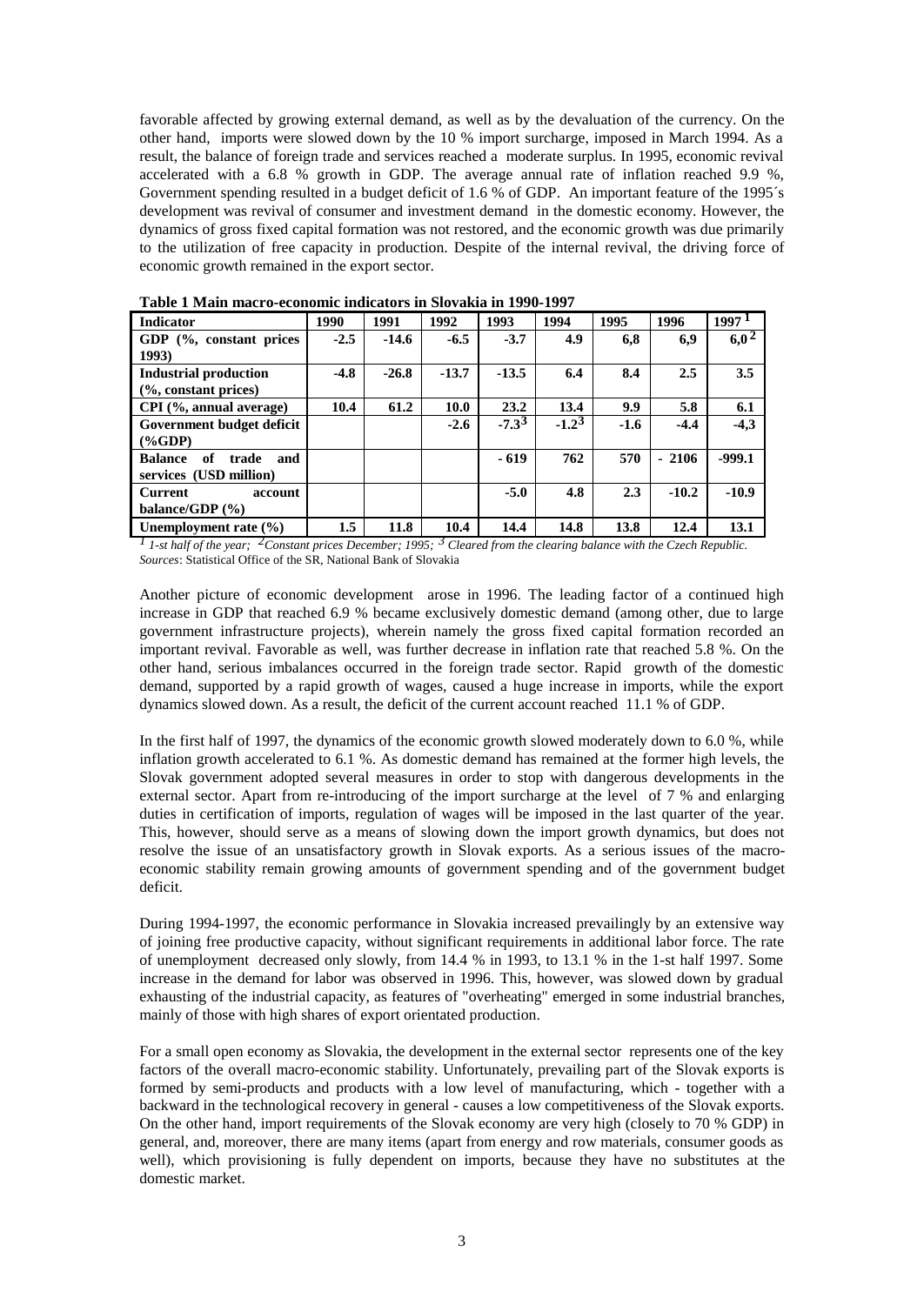As follows, the present Slovak foreign trade issues are closely related with the weakness of the domestic industrial structure. A rapid revival in exports dynamics is not expectable in the short run. Nor the resulting way of slowing down imports is simple in practice, while with restraining of consumer imports supporting of technological imports should be required. As an alternative source of new technologies are foreign direct investments (FDI). However, the FDI inflow to Slovakia is remaining at a very low level, and, moreover, prevailing part of them went to the trade and banking sector, or have not represented an inflow of strategic investments for economic restructuring.

Nevertheless, strengthening of the willingness to the recovery necessitates improvements in the management structures of the enterprise sector, which is primarily conditioned by closing the privatization process. Despite of the fact that by using official data the role of the private sector in the Slovak economy seems to be relatively high (in 1996, 76.8 % of GDP and 68.2 % of the industrial production were generated in the private sector), a process of restructuring within the new owners and with a larger participation of foreign investor is well expected.

## **2 Monetary Policy of the National Bank of Slovakia**

l

The National Bank of Slovakia (NBS), established by the Act of the National Council No. 566/1992 as the central bank of the Slovak Republic, commenced operating on 1 January, 1993. The NBS is an independent central bank the main priority of which is maintaining of the stability of the Slovak currency and keeping inflation under control.<sup>1</sup> To meet this task, the Bank determines the monetary policy and instruments for achieving the monetary policy targets. Within the limits of the Act on the NBS, the Bank shall support the government economic policy. The second prior function of the NBS is to ensure a healthy development of the Slovak commercial banking sector.2 The NBS represents the Slovak Republic in the international financial institutions and carries out activities in convertible currency on behalf of the State in international financial markets. The Bank has the right to issue legally binding rules and regulations that are of the same juridical power as those of the ministries and other executive bodies of the State.

<sup>1</sup>The supreme bodies of the NBS are the Bank Board and the Directorate. The Bank Board is the highest management body of the NBS outlining Slovakia´s monetary policy and the instruments for its implementation, and making decisions on regulations to be imposed by the Bank in order to control the money supply and inflation. The members of the Bank Board are the Governor, two vice-governors and five other members. The Governor and vice-governors are appointed for a 6-year period by the President of the SR upon the proposal of the Government and endorsement by the Slovak National Council. Other members of Bank board are appointed for a four-year period by the Government upon the proposal of the Governor. During the membership in the Bank Board, members cannot perform functions of a Parliament deputy nor a member of the Government. The executive body of the NBS is the Directorate responsible for implementing the Bank Board decisions. (Within the amendment of the Act on the NBS, that was initiated by the Slovak government in summer 1997, but not yet approved in the Parliament, extension of the Bank Board by experts out of the Bank to a total amount of 10 members has been proposed. This, probably, will have an unfavourable impact on the independence of the NBS.)

<sup>2</sup>By the Act on the NBS, the banking supervision is institutionally merged within the NBS. During 1994-1995 the NBS passed a series of provisions, which made the rules for prudential behavior of the banks substantially stronger as compared with the past. The *NBS Provisions Nos.1-4/1994* concern the licensing requirements, capital adequacy, large credit exposure and the foreign exchange position of the bank. The prudential regulation parameters were set in accordance with the BIS standards. In 1995, an important step in progressing the process of financial restructuring of the Slovak banking sector was made by passing the *NBS Provision No 3/1995 "On rules of evaluating banks¢ claims and off-balance sheet liabilities according to the risk contained therein and of reserving funds in order to provide against those risks".* By the provision, classification of the bank claims into five categories by the criterion of credit risk was introduced. Strengthening of the prudential regulations has had a favorable impact on all areas concerned.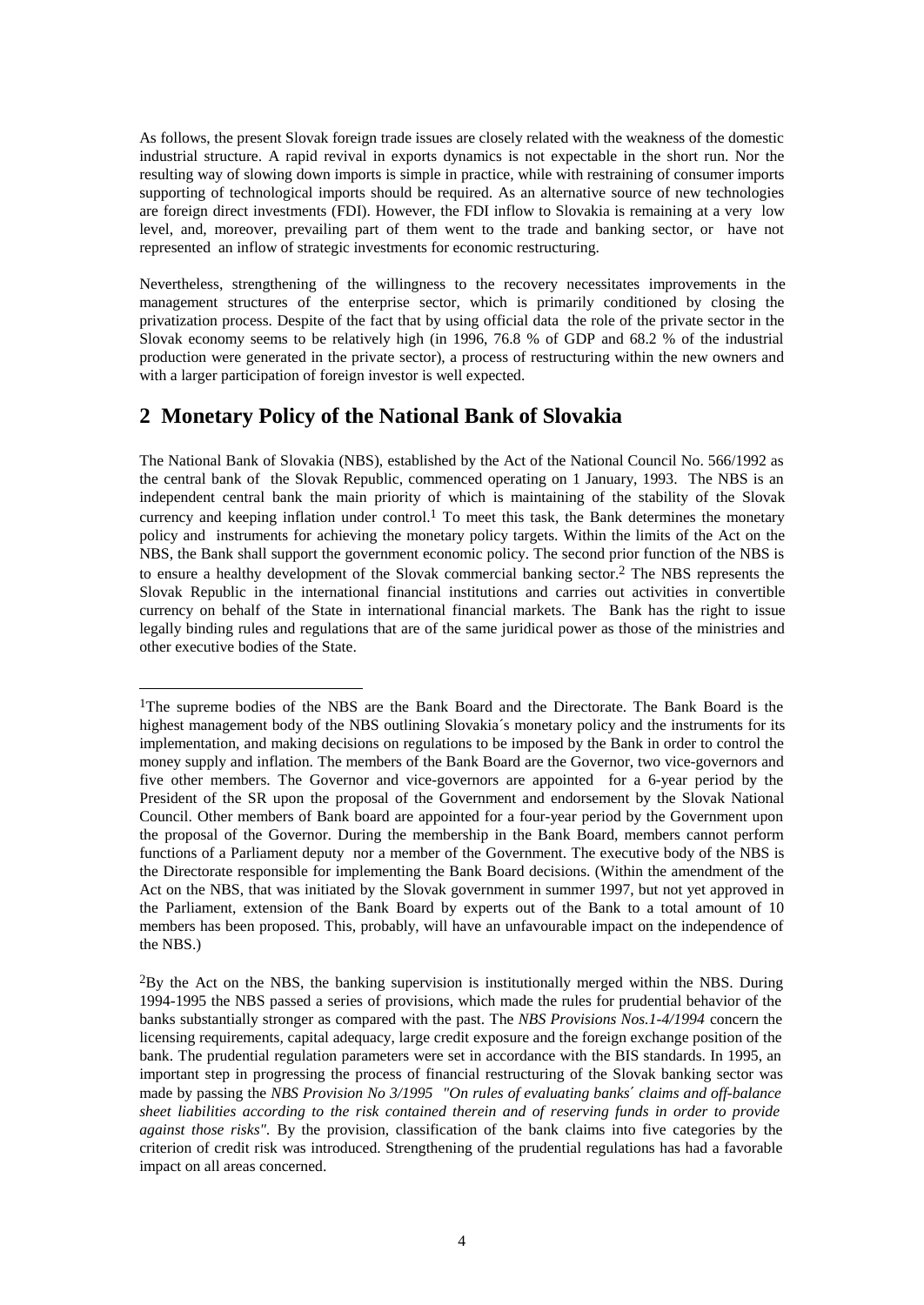### **2.1 Monetary policy performance**

 **Target and intermediate targets.** By the law, the monetary policy goal of the NBS is ensuring the internal and external stability of the Slovak currency. The main monetary policy target is to control the rate of inflation, which is performed throughout two intermediate targets: maintaining of the fixed exchange rate (within a defined fluctuation band) of the Slovak crown as a longer-term target and the yearly growth of the money supply expressed by the monetary aggregate M2<sup>3</sup>. The operational variable is the central bank money - the monetary base, defined as a sum of bank reserves with the NBS and the cash-currency in public and commercial banks holdings. The monetary base is regulated by means of discount and Lombard rates, open market operations, and minimum reserve requirements.

**Development in using monetary policy instruments.** Since the beginning of operating, the strategy of the NBS has been to reduce continuously using of direct instruments and to enlarge the use of the indirect ones. However, the importance of individual instruments developed in a close relation with the monetary development in Slovakia, which recorded some substantial changes, since 1993.

The monetary environment in 1993 was hardly marked by the establishment of the national independence and emerging Slovak financial market, given that firstly the single Government Budget Act of the Slovak Republic was introduced in this year. Due to the lack of liquidity in the banking sector, refinancing from the NBS by the way of auction refinance credits and rediscount credits reached high amounts. An important role played credit limits. After devaluation of the currency from July, in order to influence public expectations on a disinflationary monetary policy of the NBS the discount rate was increased to 12 % in December (as compared with the former rate of 9,5 %). Open market operations, after repurchase agreements were introduced, developed in this year rather slowly.

During 1994-1995 the monetary development stabilized and enabled a more systemic selection in using the monetary policy instruments. The importance of the credit limits slowed down, as their general use was cancelled and limits were set only for banks with credit activities exceeding SKK 20 billion, and finally, wholly abolished, as of 1 January, 1996. In March 1995, in order to support economic growth, the discount rate was slowed down to 11 %, and as the disinflation process continued all over the year, the discount rate was cut again to 9,75 % in October and to 8,8 % in January 1996. Changes were made in ratios of required minimum reserves (RMR) as well, in order to withdraw the excessive liquidity of the banking sector that became a serious issue, since the second half of 1994. The former 3 % and 9 % ratios on time and demand deposits respectively, were unified to a single higher level of 9 %, in August 1996. In October 1996, the RMR on building saving deposits were increased from 1 % to 3 % and to this date, the interest on the RMR paid by the NBS was introduced at the level of 1.5 %.

The importance of the open market operations (OMO-s) of the NBS in controlling the money market increased in 1996. Apart from REPO and re-REPO operations, a constituent part of the OMO-s became purchasing in own bills of the NBS. During 1996, issuing of the NBS-bills for sterilization purposes became regular, as in conditions of relatively favorable government budget performance, limited amounts of the T-bills issues were not able to swallow up the growing liquidity of the banking sector. In 1997, as the NBS has continued in a tighten monetary policy from the last months of the previous year, a quantitative management of the banks´ liquidity by intermediate of the OMO-s was introduced. The REPO rates for individual REPO-s were cancelled and REPO-tenders only became the means of the monetary policy performance, since the beginning of the year. Thus, banks were deprived from an automatic access to refinancing in the NBS.

**Some comments on the NBS monetary targeting.** The NBS adopted a two-target monetary policy orientation, that in theory are excluding each other (fixed exchange rate of the currency and growth of the money stock M2*)*. This was enabled due to the starting conditions of a limited (internal)

l

 $3$ The aggregate M2 is defined as a sum of narrow money M1 and the quasi-money, or as a sum of notes and coins in circulation, demand deposits, time deposits (including deposit certificates and deposits by building societies) and foreign currency deposits.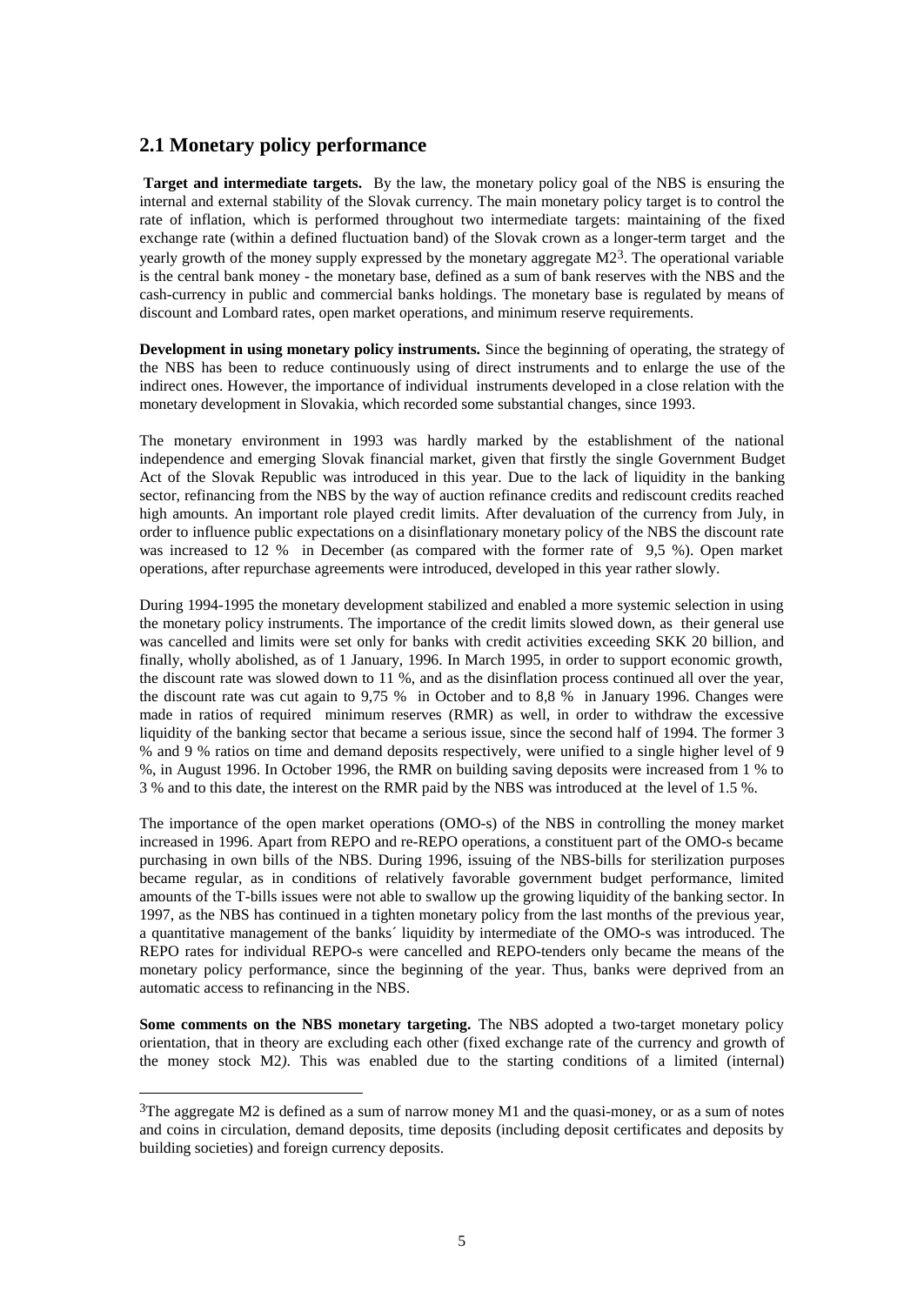convertibility of the Slovak currency, which put substantially lower requirements in foreign exchange reserves and interventions of the central bank. Furthermore, relatively high level of the monetary protection has been preserved after liberalization of the current account of the balance of payments (as of 1 October 1995), as well. Another supporting factor for continuing in this practice, has been gradual extension of the fluctuation band of the exchange rate of the Slovak crown  $(+/- 7 %$  against the basket parity, currently).

|      | Monetary program             |                     | <b>Actual values</b>         |                                 |  |
|------|------------------------------|---------------------|------------------------------|---------------------------------|--|
|      | M <sub>2</sub> (in per cent) | inflation $(CPI)^1$ | M <sub>2</sub> (in per cent) | inflation( $CPI$ ) <sup>1</sup> |  |
| 1993 |                              | 17.0                | 18.3                         | 25.1                            |  |
| 1994 | 13.2                         | $10.0 - 13.2$       | 18.9                         | 11.7                            |  |
| 1995 | 12.3                         | 8.0                 | 21.2                         | 7.6                             |  |
| 1996 | $11.6 + -0.6$                | $6.0 - 7.5$         | 15.7                         | 5.6                             |  |
| 1997 | 10.7                         | $4.9 - 5.8$         | 12 R 4                       |                                 |  |

#### **Table 2 Monetary targets of the NBS**

l

1 Yearly indexes Dec./Dec. ; 2 September 1997/September 1996. *Source*: National Bank of Slovakia

Nevertheless, a dynamic inflow of foreign exchange resources supported by favorable foreign trade development (during 1994-1995) and by enormous increase in foreign loans for financing large imports (since 1996), continuously resulted in an excessive growth of liquidity in the Slovak banking sector. This put permanent pressure on the growth of the money stock. In spite of sterilization activities of the NBS and regardless of other interdependencies ( e.i. higher actual then expected growth of GDP, unconvincing level of stability of the money velocity), the targeted money stock growth was exceeded each year (see Table 2).

In fact, due to the fixed exchange rate, foreign exchange policy requirements in a safe level of the foreign exchange reserves of the NBS were, implicitly even in the period in consideration, the leading criterion in valuing the importance of fulfillment the external and/or internal intermediate monetary policy target. From this point of view, the monetary policy management was successful, since the 1993´devaluation. Foreign exchange reserves of the NBS have grown gradually: while at the end of 1993 they represented the value of 0.7-month Slovak average import of goods and services, the 1995 end-year level covered 4-month average imports. However, growing import requirements in the foreign exchange resources have caused some decrease in the reserves/imports ratio, resulting in 2.8 monthly average imports in June 1997.

It is obvious that the main issue of the NBS monetary targeting is to be found in actual possibilities of the NBS to control the money supply. That means the NBS ability to control the development of the resource (assets) side of the monetary base and/or the effectiveness of regulations undertaken towards the use of the monetary base, i.e. of the central bank money (bank reserves with the NBS and currency issued). Findings were made that the NBS´s possibility of controlling discretely the monetary base resources was in practice neglecting<sup>4</sup>, as movements in the monetary base have been prevailingly (by over 90 %) influenced by the development of net foreign assets that are not directly controllable by the central bank. A rapid growth in net foreign assets has resulted in an excessive liquidity of the banking sector. Consequently, banks became independent of the NBS reserve money. Additionally, the banks were able and willing to keep in their portfolios safe government securities, but even these could not absorb the excessive liquidity. As a result, the NBS was put into a defensive position of a sterilization policy, which resulted in permanent issuing of its own NBS-bills. As a consequence of losing effective control over the banking sector was an enormous expansion of the banks´ lending activities against the private sector.

<sup>4</sup>Apart from the mentioned, there is a prerequisite of a stable (or predictable) value of the money multiplier between the monetary base and the targeted monetary aggregate (M2, in our case). The stability of the money multiplier has been found rather doubtful, as well. See for example: KOMÍNKOVÁ, Z.: Regulation of the Money Stock and Issues of Monetary Targeting in the Slovak Republic. Biatec, 4,1996, No.8, pp. 29-36.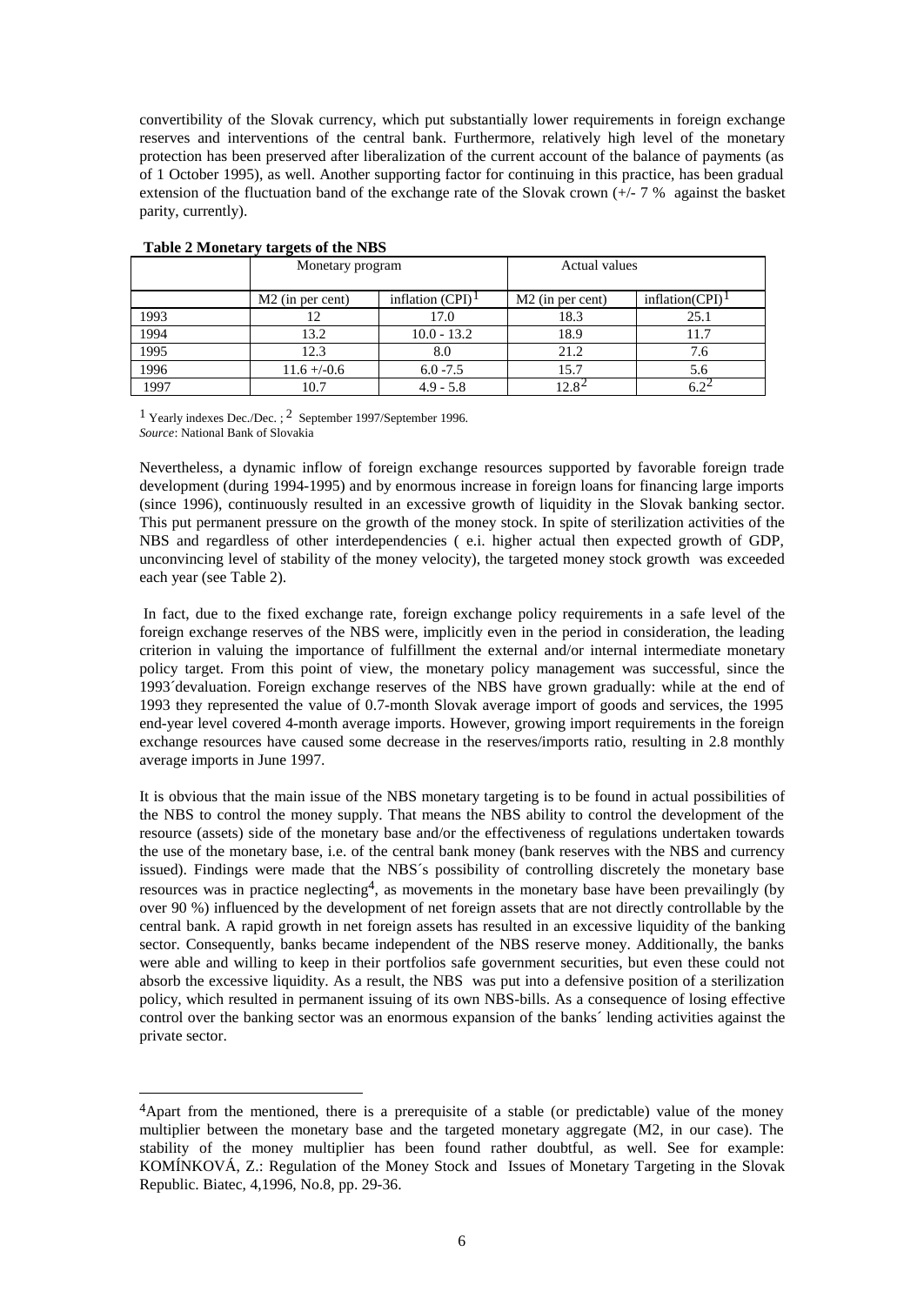**Tightening of the monetary policy.** Taking into account rapid economic growth and a continuous disinflationary trend in the economy, the NBS did not implement measures targeted to the reduction of the growth in the money stock, till summer 1996. Main factor in the final decision of tightening the monetary policy was an extreme dynamics in the M2 growth that indicated an increase close to 40 % to the end of 1996. In order to slow down the lending activities of banks that were the main factor of the money supply expansion, the NBS adopted in July 1996 a package of measures orientated against both, domestic and foreign currency credit expansion: the ratio of required minimum reserves was increased (unified) to 9 %, the Lombard rate was increased, as well, to 15 % (i.e. by 2 points).

Apart from this, an attempt to slow down huge foreign exchange lending activities of banks (and to avoid a potential risk of decrease in foreign exchange reserves of the NBS), a regulation called *bank foreign exchange position for monetary purposes* was introduced. The regulation (operating apart from the banking supervision foreign exchange position) imposes to banks a required foreign exchange assets/liabilities ratio, adjusted with regard to the resident and non-resident origins5. It came in force as of 31 December 1996. To this date banks were obliged to reach the position in the ratio of  $0.65<sup>6</sup>$ , at least. For 1997, the obligatory ratio was increased to 0.70 (as of 31 March) and to 0.80 (as of 30 June).7

**Development of bank lending to personal and enterprise sectors.** Increase in the banks lending to the enterprise and personal sectors was relatively low in 1993-1994, due to tight regulation by the way of credit limits. In 1995-1996, after a gradual releasing of the regulation, the growth in bank lending accelerated. Total credit to enterprises and households increased by 18.2 % in 1996 (although it is to be stressed that a considerable part of the increase in crown loans comprised interests on non-performing loans), wherein credits in foreign currency increased by 35.7 %. Apart from abolishment of credit limits (since the beginning of 1996), main factor causing for such a high increase in lending was growing domestic demand supported by a rapid wage growth. The almost twofold rise in credits denominated in foreign currency (as compared with the total credit to enterprises and households) was related with a huge increase in imports and, consequently, with the need of financing the current account deficit.

The leading tendencies in the enterprise and household sectors lending development are illustrated in Table 3. A continuos decrease in personal lending was followed by its dynamic increase, since 1996, while the expansion of enterprise lending slowed down, in 1997. However, in absolute values, the share of enterprise sector loans in the total crown enterprise and household loans has represented all over the period around 90-95 % ( 94.4 % in June 1997). Credits in foreign currency (extended exclusively to legal entities) have grown with the highest dynamics. Their share in the total lending reached 8.8 %, in June 1997 (as compared with 3 % in 1993). The impact of the monetary policy tightening from summer 1996 on the bank lending dynamics in 1997 is obvious.

|                                             | 1993 | 1994   | 1995 | 1996 | 1997 I |
|---------------------------------------------|------|--------|------|------|--------|
| credit<br>total<br>and<br>enterprises<br>to | 10.8 | 0.4    | 14.7 | 18.2 | 7.9    |
| households                                  |      |        |      |      |        |
| - credits in SKK                            | 9.1  | $-1.6$ | 12.3 | 16.8 | 9.7    |
| - enterprises                               | 10.4 | $-0.8$ | 13.6 | 16.9 | 8.9    |
|                                             |      |        |      |      |        |

l

5The position is constructed as a ratio, which nominator represents the bank´s total foreign exchange assets minus foreign exchange assets with residents and denominator represents the bank´s foreign exchange liabilities plus liabilities with non-resident banks denominated in Slovak crowns.

<sup>6</sup>In fact, banks reached the ratio of 0.663, as of 31 December 1996. The remained uncovered position should be penalised by the way of increasing the minimum reserve requirements.

7An inconvenient feature accompanying fulfilment of the ratio was that banks adjusted their positions just to the prescribed date (to the end of the month), by the way of trading in short-term foreign assets and liabilities, which caused a high volatility of them. Therefore, a daily data base for calculating the ratio was introduced, since July 1997 (as compared with the previous 10 days base). This lead, on the one hand, to a substantial moderation in the foreign liabilities (assets, as well) volatility, but, on the other hand, to an important increase in the short-term indebtedness of the Slovak banking system.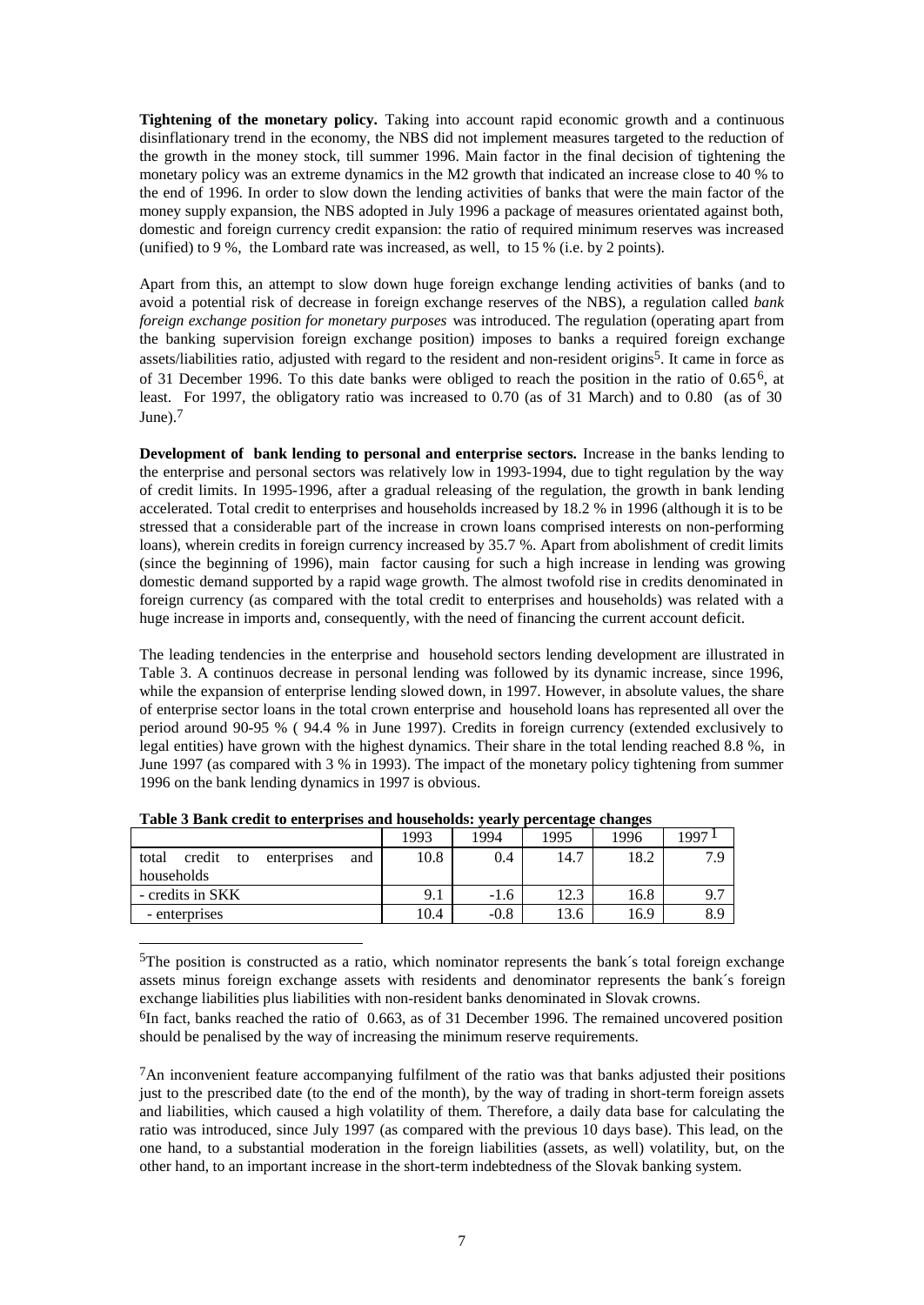| - households                       | $\overline{\phantom{a}}$<br>$\mathbf{U} \cdot \mathbf{I}$ | $\sqrt{2}$<br>$\sim$<br>11.J                  | -<br>$-0.$     | $\overline{\phantom{a}}$<br>10.J | n F<br>ن د ب |
|------------------------------------|-----------------------------------------------------------|-----------------------------------------------|----------------|----------------------------------|--------------|
| - credit<br>foreign currency<br>1n | 118.9                                                     | $\overline{\phantom{a}}$<br>$\overline{1}$ .0 | $ -$<br>J I .U | $2 - 7$<br>JJ . 1                | $-0.6$       |

<sup>1</sup> June 1997/June 1996.

l

*Source:* Monetary Survey of the NBS 1993-1996; in current exchange rate

**Interest rates development.** Despite of a rapid progress in the disinflationary process and of a gradual decrease in the discount rate of the NBS, lending and deposit interest rates of commercial banks remain in Slovakia relatively high. While the yearly rate of inflation decreased from 25.1 % in 1993 to 6.2 % in mid 1997, the decrease in average interest rates was substantially smaller: the average deposit rate on deposits in domestic currency (together both, demand and time deposits) decreased from 8.67 % in December 1993 to 7.75 % in June 1997 ; the average lending rate decreased from 14.01 % in December 1993 to 13.22 % in December 1996 and increased again to 14.94 % in June 1997. Thus, it is obvious that the interest rate policies of the Slovak commercial banks have developed without any close connection to the inflation development and discount and Lombard rates of the NBS. They have been rather dominated by policies of the largest Slovak banks, namely because of the fact that in the balance sheet structure of these most powerful banks are concentrated the highest amounts of non-performing loans influencing the banks' behavior in the sense of maintaining the interest rates on a safety high level.

However, primary causes of remaining the client interest rates at the high level have been in the development of interest rates in the interbank deposit market. The official BRIBOR<sup>8</sup> rates moved from 4.5 % to the discount rate level of 9.75 % (December 1995) and continued to rise, reaching the Lombard rate level of 15 % (December 1996). Main factors in the BRIBOR rates development in 1996 were high sterilization activity of the NBS by the way of issuing large amounts of the NBS-bills and, increase in the required minimum reserve ratio which resulted in an increase in the RMR volume with the NBS by 70 %, approximately. A dramatic development in the interbank rates occurred in 1997, due to a very unstable development in the banking sector liquidity. A general rise in the rates was characterized by their enormous volatility. Moreover, during the end-May period, a lack of liquidity related with the critical development in the foreign exchange market in connection with the foreign attack against the Slovak currency - caused an outstanding limitation in the interbank market trading. For this reason, banks temporarily stopped with the BRIBOR rates quotation (that was substituted with an orientation monitoring of the interbank deposit market rates)<sup>9</sup>. Despite of a remarkable stabilization of the rates (to the levels of around 20 %, generally) in a short period of time after the situation in the foreign exchange market was cleared, quotation of the BRIBOR rates has not been renewed wholly, till present days.

### **2.2 Foreign exchange policy and exchange rate regime**

**A brief history.** Main characteristics of the foreign exchange policy and the exchange rate regime of the National Bank of Slovakia have their origin in a foreign exchange experience within the former Czecho-Slovak Federation. During 1990, a series of devaluations resulting in depreciation of the currency (Czecho-Slovak crown, CSK) by 100 % (from 7.20 CSK/1USD to 28 CSK/1USD) was undertaken and the exchange rate was fixed toward a basket of five currencies (USD, DEM, ATS,  $CHF$ , FFR<sup>10</sup>). From a systemic point of view, the choice of the initial level of the exchange rate was criterially conditioned by declaring the internal convertibility of the currency (as of 1 January 1991) that defined the starting space for the external sector liberalization.

The fixed rate experience from the beginning of transformation proved to be successful mainly in two ways: first, the depreciation of the exchange rate created a large space for its working as a nominal monetary anchor, which resulted in a rapid slow down in inflation; second, the performance and

<sup>8</sup>BRIBOR = BRatislava InterBank Offering Rate. Since July 1995, BRIBOR on overnight, 1-month, and 3- month deposits are announced; since March 1996 a 6-month BRIBOR was introduced.

<sup>9</sup>During this period, highest interbank rates were reached: the overnight at the level of 185.00 %, 1 month 62.50 %, 6-month 45.00 %.

<sup>10</sup>USD - American Dollar, DEM- German Mark, ATS - Austrian Shilling, CHF - Swiss Franc, FFR - French Franc.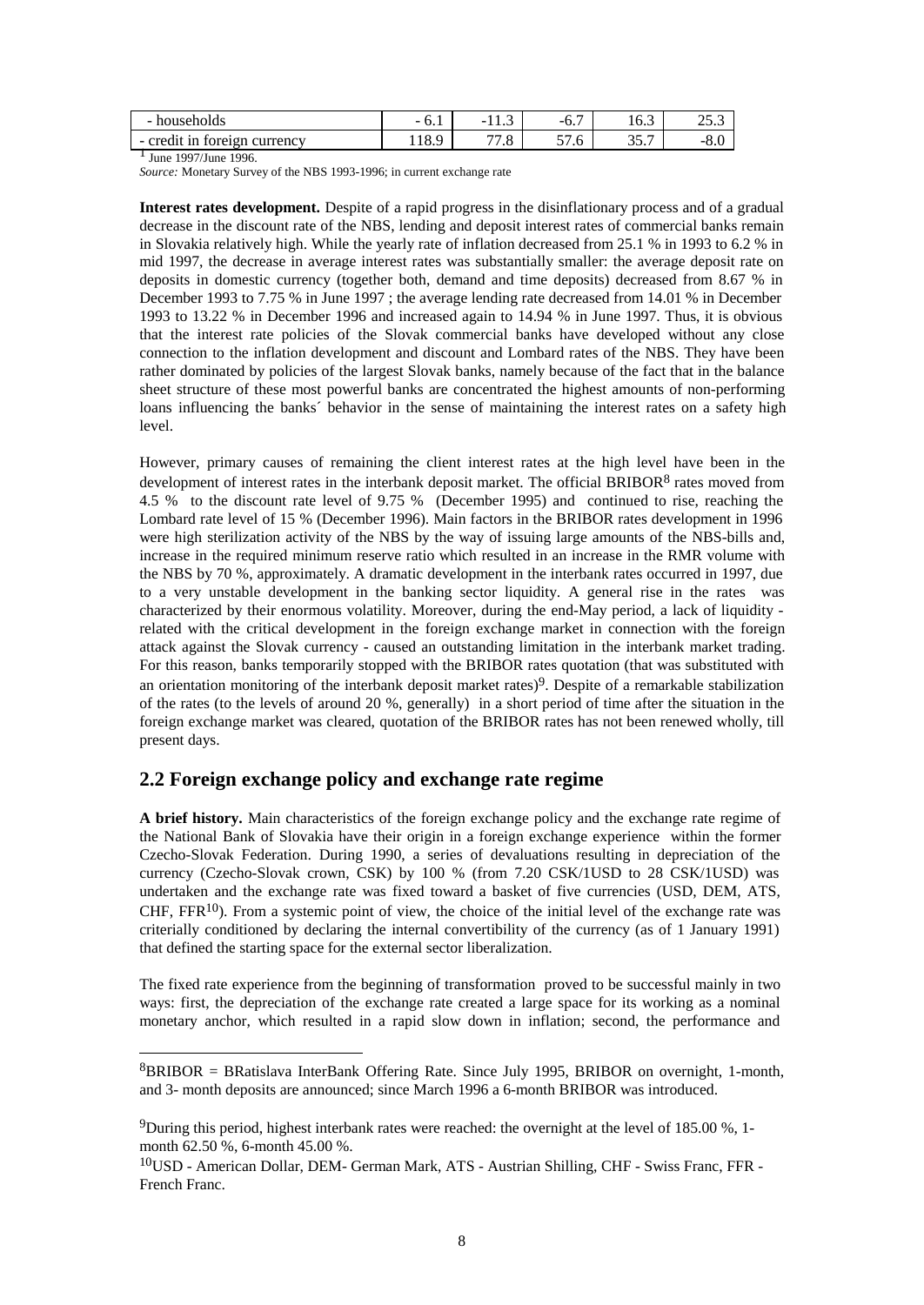territorial restructuring of the export sector toward market economies was promoted, after the CMEAmarket break-down. However, the adopted exchange rate (of 28 CSK/1 USD) ranged the Czecho-Slovak crown among the most depreciated currencies within the group of the central European transition countries. Thus, the same has been the position of the Slovak crown (SKK) as a successor currency (defined at the level 1 SKK = 1 CSK, former currency basket unchanged).

**Maintaining of the internal convertibility of the currency.** Since 1993, a precondition for following up with the former policies was to maintain the internal convertibility of the new Slovak currency. Only after the internal convertibility was saved, maintaining of the fixed rate was declared as an intermediate monetary policy target of the National Bank of Slovakia.

Sceptical expectations with regard to prospects of the Slovak economy generated strong fears of devaluation and a critical outflow of the foreign exchange reserves of the NBS at the beginning of 1993. The NBS was obliged to introduce some administrative regulations in the foreign exchange management and finally to accede to a 10% devaluation of the Slovak crown in the middle of 1993<sup>11</sup>. The devaluation proved sufficient to improve the situation. Behavior of economic entities became more stable and the outflow of foreign exchanges was stopped, so that administrative regulations were cancelled gradually. On the other hand, the stabilization effect of the devaluation was supported by additionally measures adopted to restrict imports<sup>12</sup>.

**Stabilization of the fixed rate.** An important step regarding the Slovak crown exchange rate definition was applied in July 1994, when the currency basket was simplified from five to two - DEM and USD currencies, in the  $60:40$  ratio<sup>13</sup>. In the same time the fluctuation band of the SKK exchange rate was enlarged from the former  $+/-0.5$  % to  $+/-1.5$  % (with a maximum daily deviation of  $+/-1$ %) against the cross-exchange rate of DEM/USD. (The redefinition of the basket was based on the currency structure of foreign exchange receipts and payments within the previous period. Their actual development in a next period confirmed suitability of the choice.)

During 1994-1995, the balance of payments developed favorably and foreign exchange reserves of the NBS (and of commercial banks as well) grew with an increasing dynamics due to a rapid expansion of the export sector activities. Therefore, possibilities of the current account liberalization were discussed since the beginning of 1995. After the Czech Republic announced the intention of retiring from the Payments Agreement<sup>14</sup> with the Slovak Republic (motivated by the same liberalization aim and by related fulfillment of the non-discriminatory payment conditions of the IMF´s Article VIII), the decision

l

 $11$ After the devaluation, the weight ratios of individual currencies in the currency basket reached following values: USD 49.09 %, DEM 36.16 %, ATS 8.07 %, CHF 7.79 %, FFR 12.92 %.

<sup>&</sup>lt;sup>12</sup>There were namely: obligatory consultations on payment conditions of imported goods, introduction of the import surcharge of 10 % in March 1994, obligation in certificates for foodstuffs in interrepublics Czecho-Slovak trading. On the other hand, regarding the protectionist measures, the Slovak economy has a very low level of customs protection (the average level of customs duties is around 4- 5%). Apart, joint-venture companies were deliberated of the customs duty on technological imports, and the customs duty on imported cars up to 1,500 cu cm was cancelled, for 1995-1996.

<sup>&</sup>lt;sup>13</sup> The absolute value of the currency basket has been defined by the way of an artificial unit 1 IDX =  $0.012817$  USD + 0.029663 DEM.

<sup>&</sup>lt;sup>14</sup>In order to promote foreign trade relations between the Czech and Slovak enterprises, the payments agreement included clearing regime in current account payments between the both Republics. Other important agreements between the both Republics, concluded in order to avoid an undesirably unrestrained break-down in mutual Czecho-Slovak economic relations, were the currency union and the custom union. The currency union broke down as of 8 February 1993, i.e. practically one month after the CSFR split, the custom union is being in force till present days.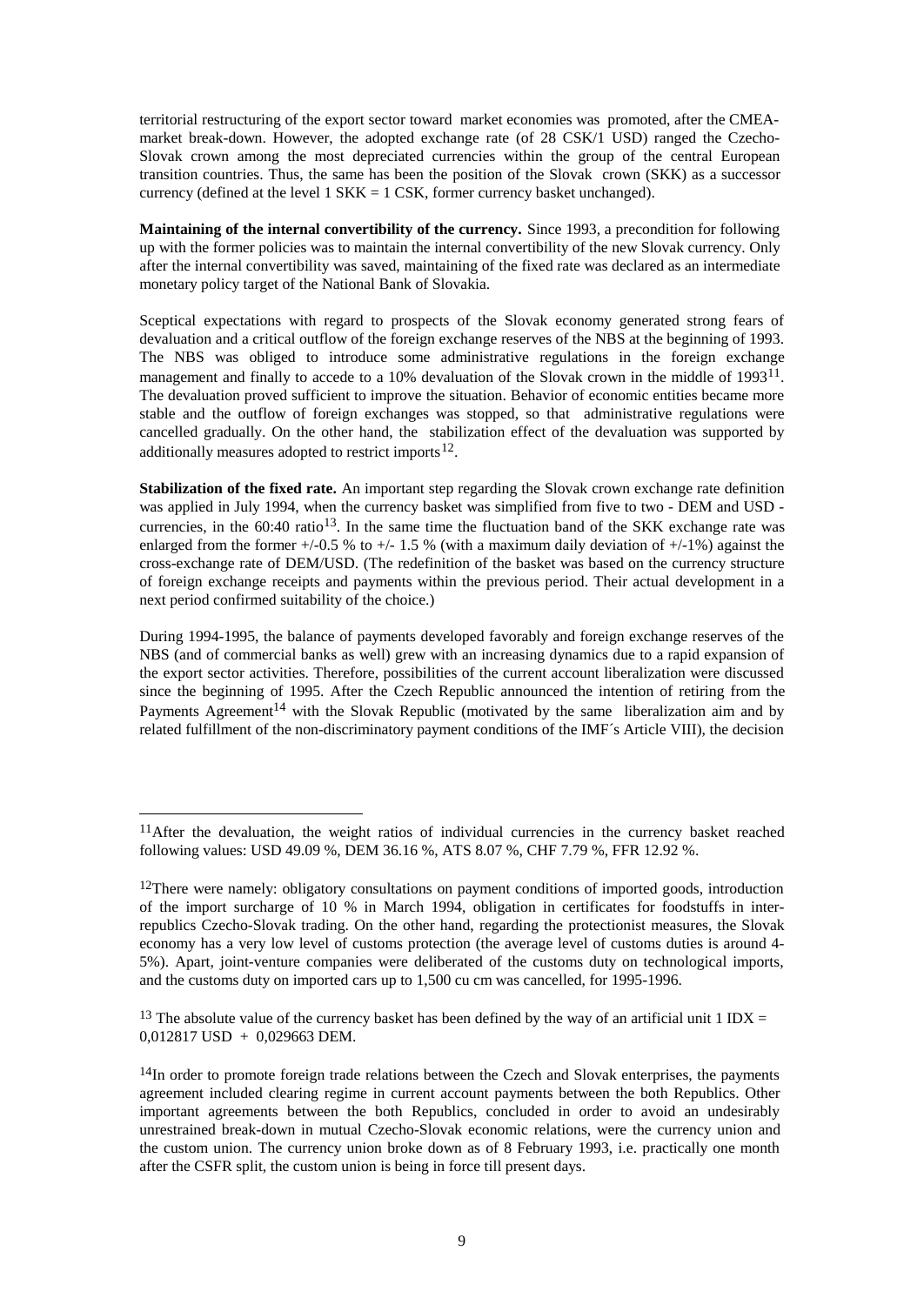was made and a new foreign exchange act introducing convertibility<sup>15</sup> of the Slovak crown on the current account transactions entered in force, as of 1 October 1995.

**Toward a more flexible exchange rate policy.** Within the logics of the new foreign exchange Act, adjustments were made in foreign exchange management, in order to enable a more flexible performance of the exchange rate policy. As of 1 January 1996, the fluctuation band of the SKK was extended from  $+/1.5\%$  to  $+/3\%$ . Further extensions<sup>16</sup> to  $+/5\%$  and to  $+/7\%$  followed, as of 16 July 1996 and 1 January 1997. Thereby, the maneuvering space for the exchange rate policy was significantly enlarged. As expected, by this way the NBS should be allowed to react more flexibly on the balance of payments development, or to control short-term foreign capital inflows, especially.

Innovations in foreign exchange trading between the NBS and commercial banks at the foreign exchange fixing of the  $NBS^{17}$  were adopted, as well. In order to support development of the interbank foreign exchange market, a currency band of  $+/- 0.25\%$ <sup>18</sup> for commercial banks trading at the fixing was introduced, minimum required amounts traded at the fixing were increased (to USD 300,000, or DEM 500,000 respectively<sup>19</sup>) and some obligations of banks related with the NBS $\hat{\ }$ s fixing performance were removed.

As some sortie of a safety fuse, regulation - in the form of limited amounts of foreign exchange that banks were allowed to sell for tourist purposes - remained in the foreign exchange policy with the population. The regulation was abolished in September 1997.

In summary, till 1996, the NBS was successful in maintaining the fixed exchange rate of the currency. The only instrument devoted to manage the exchange rate policy was flexible using of the fluctuation band. In determining the exchange rate of the SKK, main role played the commercial banks´ supply and demand for foreign exchanges at the foreign exchange fixing of the NBS, and development of the current account. Likewise, the attack against the Slovak crown initiated by foreign investors in May 1997 was successfully overcame and the fixed rate was maintained (however, at the price of around USD 200 million from the foreign exchange reserves of the NBS).

**Some comments on the fixed exchange rate sustainability: balance of payments development trends (1993-1997).** Since 1993, the policy of the NBS with the balance of payments aimed to secure creation of a sufficient amount of foreign exchange reserves required for securing the fixed rate of the national currency (under a criterion of minimizing the increase in foreign indebtedness). Two issues should be discussed in this connection: *1) how the fixed rate influenced the current account* 

l

<sup>16</sup> Based on the recent development analyse, the NBS by intermediate of the "Auction Committee" weekly determines in what part of the fluctuation band the exchange rate of the SKK should move during the next week. No limitation for daily fluctuations against the basket parity are set at present (as compared with the  $+/-0.1$  %, used till July 1996).

 $17$ The foreign exchange fixing of the NBS represents a constituent part of the Slovak foreign-exchange market. At the fixing, Slovak crown/foreign exchange transactions between commercial banks and the NBS are performed. By intermediate of the fixing, banks are able to regulate partly their liquidity position. For the NBS, purchases at the fixing represent an important source of required level of foreign exchange reserves. The current share of the NBS's fixing in the Slovak interbank foreign exchange market has represented around 5-7 % (1996-1997). Before, due to under-developed interbank foreign exchange market, the share of the fixing in the total amount of domestic foreign exchange operations was prevailing (close to 70 %, in 1995). Trading at the fixing is being performed only in two currencies - USD and DEM.

<sup>18</sup>This means that he NBS sells foreign exchanges to banks for an exchange rate increased by 0.25 % and buys for a rate lower by 0.25 %, as compared with the exchange rate value that was set at the NBS´s fixing.

<sup>19</sup> Before, the minimum required traded amount was 100 000 currency units in USD or DEM.

<sup>&</sup>lt;sup>15</sup>The construction of the act enables a gradual liberalisation of the capital account transactions as well, within the act (excluding the final stage of transition toward a full convertibility).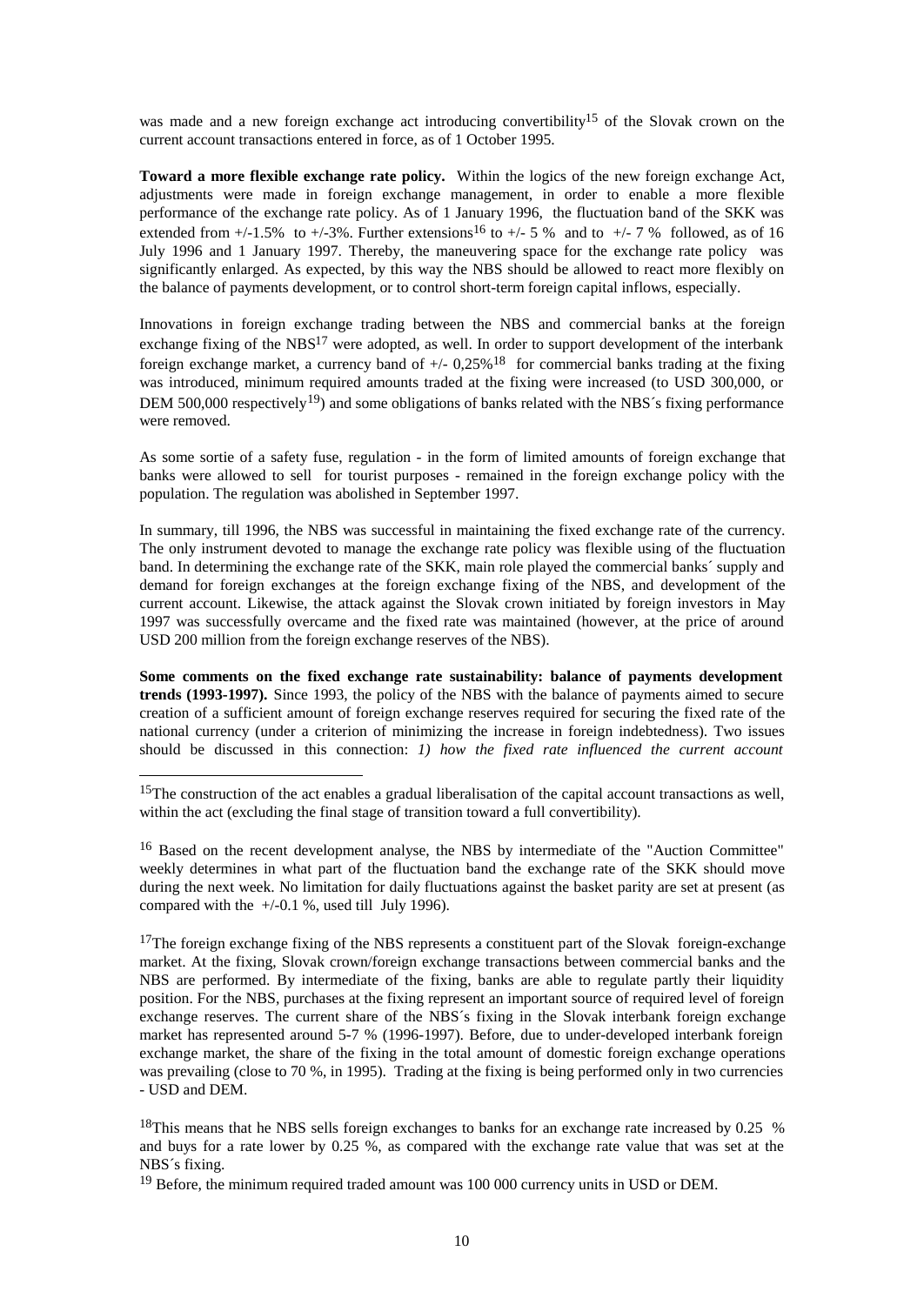*development and, followingly, how the current account influenced the financial and capital account development; 2) whether the recent development trends in the balance of payments allow to expect that the adopted level of the exchange rate will be sustainable in a longer term.* 

| Table + Dalance of Favincing of the grovan inepublic in 1990 - 1997 (in CoD minion) |           |          |        |           |                   |  |  |  |  |
|-------------------------------------------------------------------------------------|-----------|----------|--------|-----------|-------------------|--|--|--|--|
|                                                                                     | 1993      | 1994     | 1995   | 1996      | 1997 <sup>1</sup> |  |  |  |  |
| Balance of trade                                                                    | $-1038.0$ | 105.2    | 24.1   | $-2105.8$ | $-986.0$          |  |  |  |  |
| <b>Balance of services</b>                                                          | 417.1     | 657.0    | 546.2  | 7.4       | $-13.0$           |  |  |  |  |
| Current account                                                                     | $-559.0$  | 712.0    | 648.8  | $-1940.8$ | $-1006.3$         |  |  |  |  |
|                                                                                     |           |          |        |           |                   |  |  |  |  |
| Net medium and long-term fin. account                                               | 272.0     | 958.9    | 772.7  | 1103.9    | 244.5             |  |  |  |  |
| Direct investments                                                                  | 134.0     | 169.5    | 134.0  | 177.5     | $-28.5$           |  |  |  |  |
| Portfolio investment                                                                | $-266.5$  | 271.7    | 246.1  | 11.8      | $-135.5$          |  |  |  |  |
| Net short-term financial account                                                    | $-125.5$  | $-916.7$ | 170.1  | 1010.2    | 160.2             |  |  |  |  |
| Capital and financial account                                                       | 675.9     | 129.3    | 988.6  | 2143.8    | 404.7             |  |  |  |  |
|                                                                                     |           |          |        |           |                   |  |  |  |  |
| Overall balance                                                                     | 58.5      | 1289.9   | 1578.8 | 237.1     | $-252.7$          |  |  |  |  |

**Table 4 Balance of Payments of the Slovak Republic in 1993 - 1997 (in USD million)** 20

1 Cumulative January- June 1997

l

*Source:* National Bank of Slovakia

All over the period concerned, the development on the *current account* has been extremely influenced by results of the trade balance (apart from, the balance of services functioned as a stabilizing factor of the current account, over 1993-1995). A significant shift from the 1993´ deficit to the 1994´ surplus was mainly due to increased export growth dynamics, supported, in general, by the exchange rate measures of the NBS (devaluation from the mid 1993) and by exchange rate operations on the clearing account with the Czech Republic. The net export results were increased by anti-import measures (import surcharge, obligation in certificates on the agricultural products trading between the Czech and Slovak Republics). Since 1995, the trade balance development was influenced primarily by a huge increase in imports, while the export dynamics slowed down. The latter was due to worsening of the business cycle conditions abroad, as well as to a gradual exhausting of the devaluation effect on export prices of domestic producers. As a result, a moderate surplus from 1995 dropped to a sizeable deficits of USD 2.1 billion in 1996 and USD 1 billion in June 1997. In summary, the recent development trends of the current account have not been able to create sufficient amounts of foreign exchanges required for maintaining the fixed exchange rate of the currency: the 1996´s deficit on this account reached 11,1 % of GDP, the 1997´ half year result has been similar at the level of 10,9 % GDP. Moreover, financing of transactions on the current account by using long-term resources from the capital account became current.

Development on the *capital and financial account* balanced, in general, the results on the current account so that the overall balance of payments resulted in surpluses, till 1996. In half 1997, a deficit of the overall balance was recorded (USD 253 million), which indicates growing imbalances in the whole external sector of Slovak economy. As concerns the short-term financial account, a huge increase in the net short-term funds was recorded in 1996: the share of short-term funds in the capital and financial account reached approximately 50 % (the increase in speculative short-term liabilities of the banking sector shared by 30 % in the total yearly net capital inflow). The short-term capital inflow was regulated by the way of a gradual extending of the fluctuation band of the SKK´s exchange rate and by introducing the regulation "foreign exchange position for monetary purposes" (July 1996). A remarkable effect of the both regulations has been reflected since the second trimester 1997, so that the dynamics in the short-term funds inflow was slowed down. Simultaneously, an increased inflow of the long-term funds, namely in the form of financial credits to enterprises, has been recorded in 1997. Followingly, the long-term capital inflow reached a dominant share of 60.4 % within the capital and financial account.

<sup>20</sup>Exchange rate applied: 1993:1USD=30.790 SKK; 1994:1USD=32.039 SKK; 1995:USD=29.735 SKK; 1996:USD= 30.647 SKK; 1997:USD=33.035 SKK. The balance is simplified, only main items are recorded.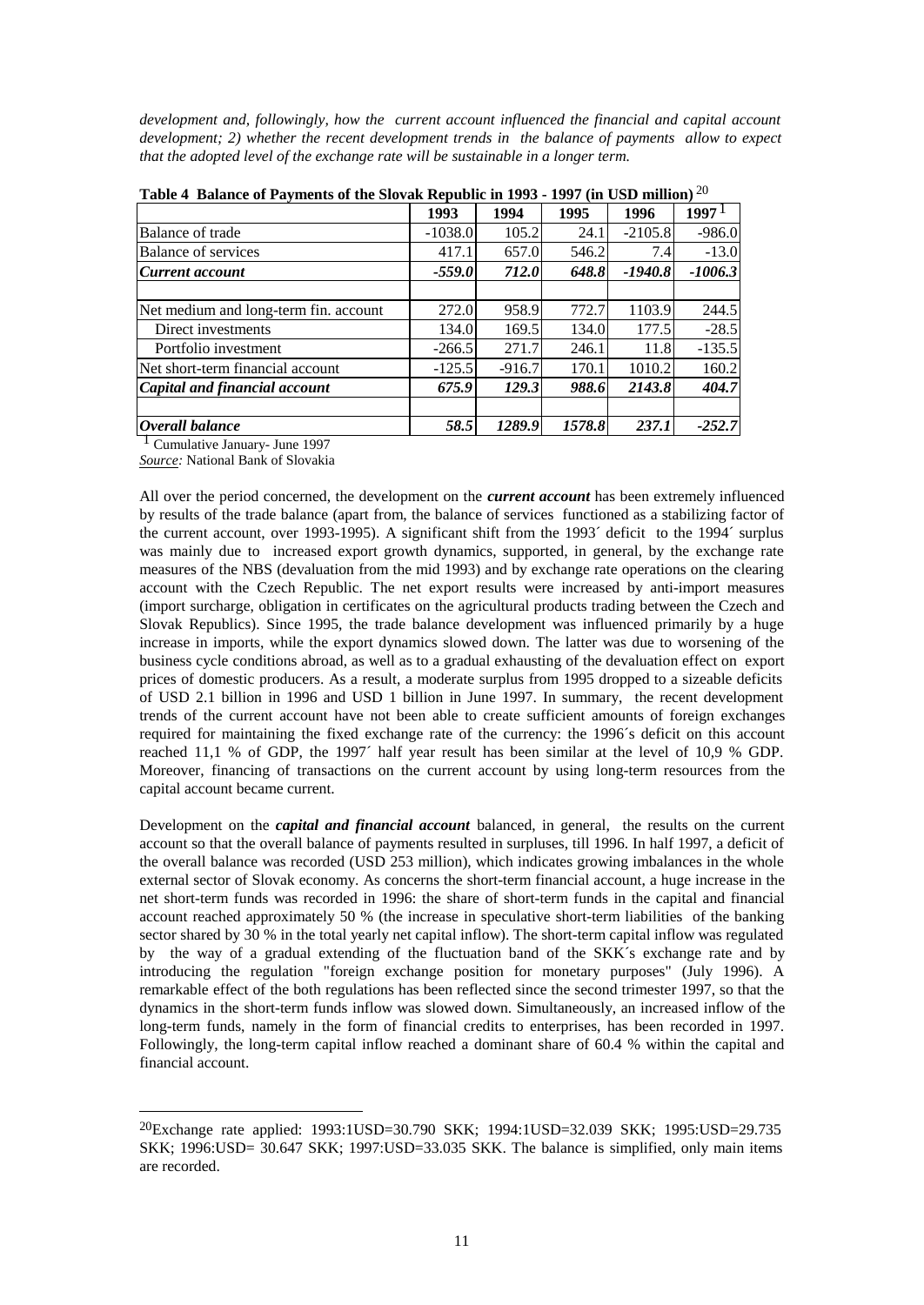Within the medium and long-term financial account, one of the most unfavorable factors has been a decreasing trend in the direct and portfolio investments´ foreign capital inflow. While direct investments remained at a relatively stable - and, undesirably low - level, portfolio investments decreased considerably to a symbolical level, in 1996. The negative values in 1997 have been caused by faster growth in the Slovak FDI abroad, as compared with the FDI in Slovakia. The importance of the FDI inflow for both, the foreign exchange reserve funds creation and the technological restructuring of the economy (and thereby for foreign exchange creation in the future) will require to pay special policy attention namely to this issue of the recent balance of payments development.

**External debt development.** The starting foreign debt position of Slovakia was relatively favorable: as of 1 January 1993, the gross external debt represented an amount of USD 2.9 billion<sup>21</sup>, of which USD1.6 billion was the official debt ( of the NBS and Government) and USD 1.3 billion the debt of the commercial sector (enterprises and banks). During 1993-1997 the indebtedness increased, reaching USD 9 billion, at the end of June 1997. The Slovakia´s total gross debt per capita increased from USD 695 (end 1993) to USD 1 473 (end 1996) and reached USD 1705, at the end of June 1997.

The debt of the official sector increased namely at the beginning of the period, due to withdrawing loans for supporting the balance of payments and the NBS bond issues on the international capital markets. Later, accordingly to the schedule of repayments it has slowed down to an amount of USD 1.6 billion, as of end June 1997, which means that its absolute value has been the same as at the beginning of 1993. On the other hand, the indebtedness of the commercial sector increased continuously to USD 7.2 billion, as of half 1997. As follows, ratios of the official and commercial debts changed remarkably, over the period: while at the beginning of 1993, prevailing part of the total gross debt (55 %) was the official debt, in the half of 1997, 80 % of the total debt was the debt of banks and enterprises. However, a large part of the Slovak commercial debt is being guaranteed by the State, which, indirectly, increases the current official debt.

**Continuing in the foreign exchange liberalization process.** With the approval of the new Foreign Exchange Act (as of 1 October 1995) the current account transactions were liberalized. Capital flows have been liberalized in the extent of non-resident investments in Slovakia, including capital transfers and earnings from these investments.

Following the association process of Slovakia toward the OECD, a schedule for the capital account liberalization was elaborated, approved with the Slovak government in June 1996. The time and subject schedules of the capital movements liberalization were arranged with regard to the need of the Slovak economy restructuring. The principle of preferring capital inflow to the capital outflow, of long-term transactions to the short-term ones, and of direct investments to long-term financial loans was accepted. The necessity of remaining the short-term capital flows under temporary control relates to the need in protection of the currency against strong "hot-money" fluctuations, or to avoid undesirable pressures on the exchange rate.

In accordance with the liberalization codes of the OECD, measures were introduced in December 1996, concerning namely liberalization of acceptance medium and long-term financial loans; acceptance and granting of international commercial credits by the way of financial intermediators in relation to the OECD; purchasing of real estates by Slovak residents and foreign direct investment in the OECD countries. A whole liberalization of the balance of payments, excluding purchasing of real estates by non-residents in Slovakia, should be terminated in the year 2000.

**Outlook.** The fluctuation band of the exchange rate of the Slovak crown at the level of  $+/-7$  % against the basket parity theoretically enables a large scope of 14 % for the exchange rate fluctuations. However, the recent development has been characterized by a close exchange rate movements around

l

<sup>&</sup>lt;sup>21</sup> Accordingly to principles passed by the constitutional "Act on dividing the property of the CSFR", property, receivables and liabilities of the former CSFR were divided between the successor states in the ratio 2:1 (in favor of the Czech Republic), except the commitments with the IMF, which determined by the IMF were divided in the ratio 2,29:1. Liabilities and receivables of the business sector were divided according to their domicile (regional principle).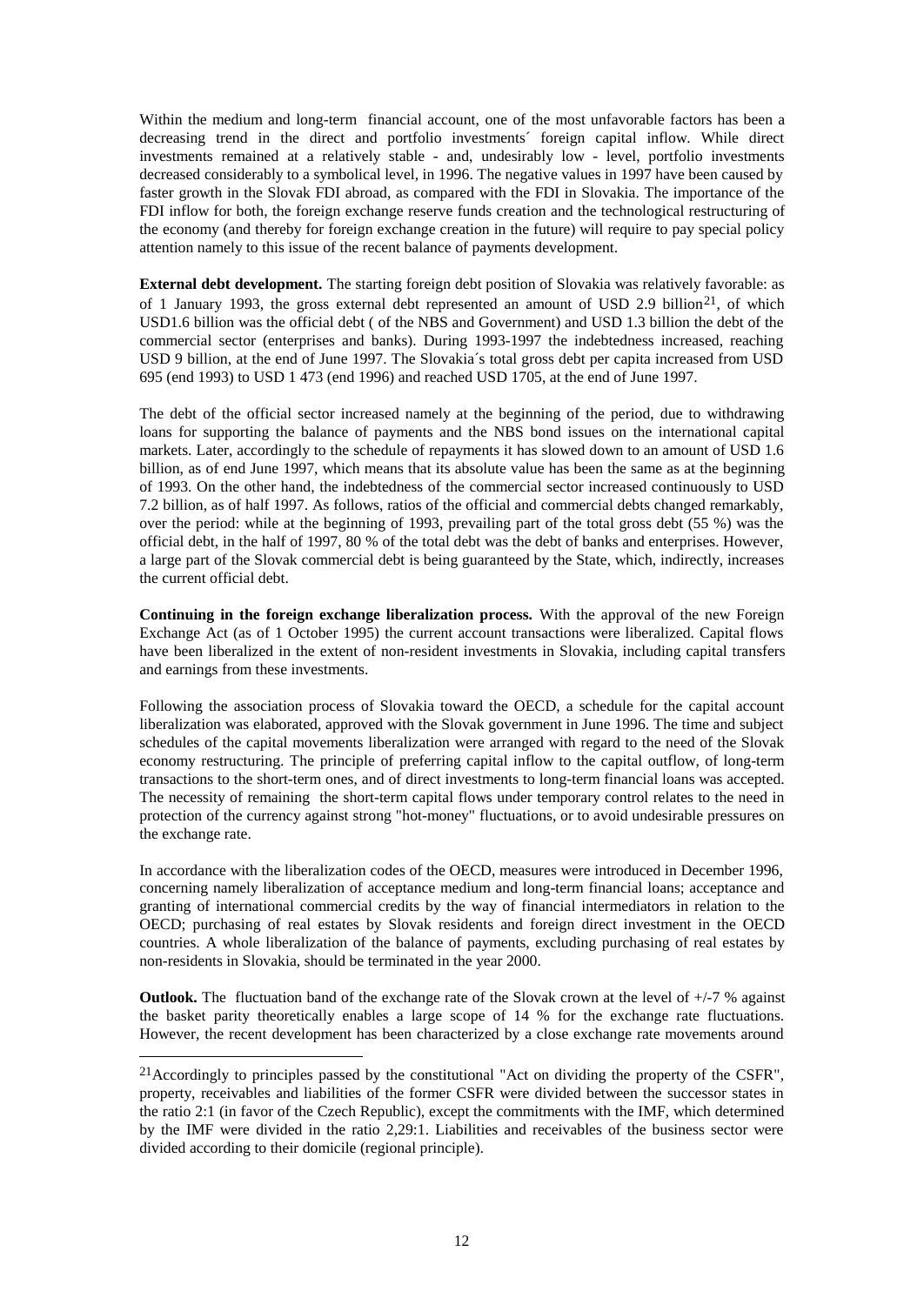the central parity, which, in practice, reduces the band for a half 7 % scope. This, perhaps, might be enough for stopping undesirable speculative capital inflows attracted by high interest rates in Slovakia. Nevertheless, a pressure to appreciation of the exchange rate and eventually to devaluation expectations has emerged and remains for the future. In the same direction to devaluation is being working the recent development on the current account.

From a longer-term of view, maintaining of the fixed rate will be dependent on the speed of overcoming the current "unproductive" development of the balance of payments. This mean, how fast the imports that are the leading factor of the present current account deficit will be reflected in a technological recovery of the economy and thereby, in a higher performance of the Slovak exports. Changes in the capital flows structure in favor of increasing the foreign direct investment to Slovakia swill be required, as well. Apart from improvements in legislation that are in the process, their faster inflow is likely to be expected in connection with a new wave of the ownership restructuring in a direction of selling the new private enterprises (cheaply acquired from the State) abroad.

Under conditions of the Slovak economy, the experience of a fixed nominal exchange rate pegged to a basket of currencies, extended by the fluctuation band, proved to be successful, in general. Nevertheless, maintaining of the current level of the fixed rate should never be seen as an ultimate final policy goal.

## **3 Banking Sector Development in the 1990'S**

**Pretransformation period.** Until 1989, the Czecho-Slovak banking system existed in a form that only marginally resembled current two-tier system. The so called mono-banking system consisted of a limited number of banks with exactly defined functions that performance was not related to the market principles. There were banks as follows: the *State Bank of the Czecho-Slovakia* (*SBCS)* that fulfilled the function of the central bank of the State within the system of centrally planed economy, i. e. the function of the largest commercial bank that administered vast majority of financial resources and was the main creditor, as well as the function of organiser of the whole payment system in the country; the *Czech State Savings Bank* and the *Slovak State Saving Bank* that administered almost all saving deposits of individuals (the deposits were fully guaranteed by the State) and were the main suppliers of loans for individuals (in particular, special advantageous loans to newly weds and for housing construction projects and the purchase of household equipments); the *Czecho-Slovak Commercial Bank (CSOB)* that secured operations and transactions denominated in foreign currencies between domestic trading companies and foreign subjects and represented the State in international financial markets; the *Merchant Bank* that secured foreign exchange transactions for individuals.

Since 1990, within the framework of preparation of the transformation of the economy, the banking system experienced substantial movements. The State Bank of the Czecho-Slovakia was transformed in two parts: the SBCS as the central bank of the State that retained functions of the issuing bank and, by separating the commercial functions of the former SBCS, three commercial banks were created: *Commercial Bank Prague* that had assumed deposits and credits of entities with the seat in the Czech Republic. It assumed the respective technical equipment, premises and personnel from the SBCS; *General Credit Bank* that, in the Slovak Republic, did the same as the Commercial bank in the Czech Republic; *Investment Bank* that assumed a part of long term credits, in particular those that were given to enterprises to finance large investment and housing projects in Czecho-Slovakia. On 1 January 1992, the Slovak organisation units had been disconnected on the grounds of which the *Investment and Development Bank* was established in Slovakia.

The enactment of two laws, The Act on Banks (No. 21/1991) and The Act on the State Bank of the Czecho-Slovakia (No.22/1991) respectively, brought about more radical changes in the banking system (the powers of central bank, position against the government, monetary instruments, role and position of commercial banks, the framework of their activities in the banking sector were set). Furthermore, a partial privatisation of four main domestic banks started (on the basis of the Act No. 92/1991 Zb. on the transfer of State property to other persons, the banks were transformed in joint-stock companies). Foreign banks were allowed to begin their banking activities.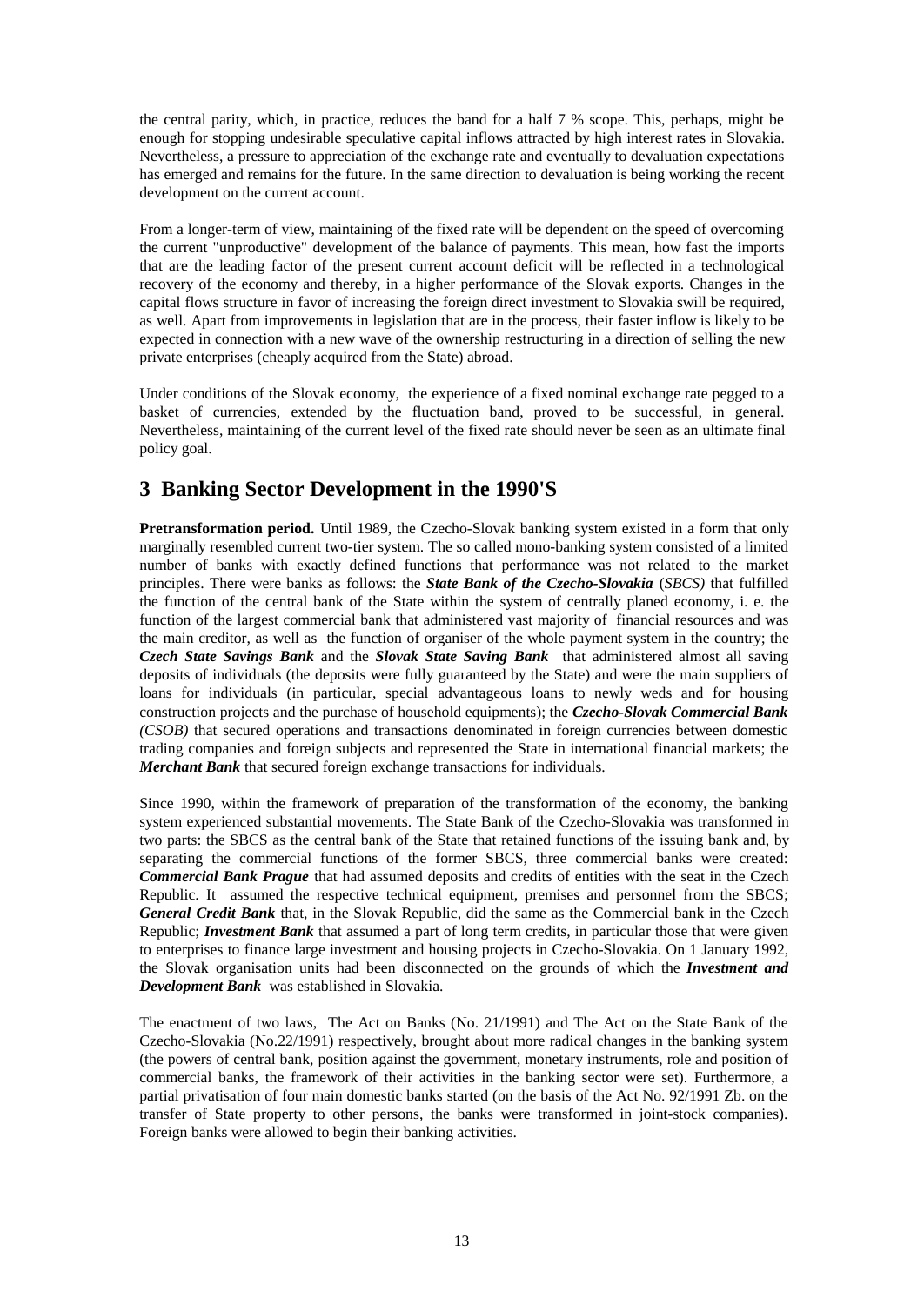**Current landscape of the banking system.** As of 1 January 1993, the Czecho-Slovak Federation dissolved and the SBCS ceased to exist. On the grounds of the Act on National Bank of Slovakia (Law No. 566/1992), the Slovak central bank was established. Since then Slovak commercial banking developed independently. The number of banks increased continuously, during 1993-1995. In 1996, three banks were deprived licence. All these banks were branch offices of the failed Czech banks. From the total number of 29 banks operating at present days in Slovakia, there are 25 domestic institutions (without and with foreign capital participation) and 4 branches of foreign banks; apart from this, 10 representative offices of foreign banks. At 1 July 1997, there were 1,186 organizational units of banks registered in Slovakia, whereof 17 operated within the local branches of foreign banks. The character of their territorial distribution is influenced by the fact that the head offices of 20 banks are located in Bratislava, capital of the Slovak Republic.

The prevailing legal form of the Slovak commercial banks is that of joint-stock companies (23 banks). Two banks are public financial institutions, which fulfill special banking functions - *Slovak Guarantee Bank* and the *Consolidated Bank*, whose activities are concentrated primarily on servicing pretransformation credits and loans, and loan facilities for specific purposes of the transfromation.

Twenty- one domestic banks have been granted a universal banking licence, and four are holders of specialized banking licence for specific activities (building savings banks, gaurantee and consolidation banks). Fifteen banks are licenced to conduct full foreign exchange activities. The other banks (10) have a limited licence in this field.

The total number of employees in the Slovak banking sector amounted to 25,464, as of end June 1997, of which 24,172 have been employed in the commercial banks and 1,292 represented the staff of the National Bank of Slovakia. The number of bank employees per 1,000 inhabitants increased from 1.3 in 1990 to approximately 5 in Q2/1997, including central bank employees.

First data concerning amounts of equity capital of commercial banks were officially published at end-April 1993. From this date, the subscribed equity capital of commercial banks amounted from 13.8 bill. SKK to 30.6 bill. SKK at 1 July, 1997. The participation of foreign investors in the Slovak banking sector amounted from 10.6 % of the total volume of subscribed equity capital, to 38.3 %, within this period. Currently, foreign capital participation has been recorded in 14 domestic banks.

In general, legal framework covering the functioning of the Slovak banking (or larger, financial) system was established under the former CSFR, during 1990-1992. Namely in 1992, prevailing part of the basic legislation was approved: the National Bank of Slovakia Act (No. 566/1992 Zb.), Banking Act (No. 21/1992 Zb.), Building savings Act (No. 310/1992 Zb.), Act on Securities (No. 600/1992 Zb.), Act on Investment Funds and Investment Societies (No. 248/1992 Zb.), Stock Exchange Act (No. 214/1992 Zb.). In the years before, remaining important acts related to banking were approved, as the Foreign Exchange Act (No. 528/1990), Accounting Act (No.563/1991 Zb.). However, since 1993, multiple amendments to individual acts were made reflecting the new constitutional set-up of the Slovak Republic as well as development of the financial environment in the country and, last but not least, systemic changes in foreign exchange relations with abroad. In such cases, new acts, including all the amendments assumed, were approved by the National Council of the SR. This concerns namely the new Foreign exchange Act (from 1995) and the Banking Act (from 1996). Apart from this, Act on Deposits Insurance was approved in 1996. An amendment of the Act on the National Bank of Slovakia is being in preparation accompagnied by a sharp discussion on the topic of the central bank independence *de jure*  against *de facto*, between the National Bank and the Slovak government.

**Banking Services and Products.** The Slovak banking sector has been formed on the basis of a strategy to create a regionally equable, however, economically effective net of commercial banks that, gradually, would be able to provide all services and products required by the clients. Prevailingly, commercial banks have been established on the principles of universal banks.

Slovak commercial banks provide basic banking services, i.e. the receipt of customer's deposits, granting of loans and advances, and other services. On the Slovak banking market, within the framework of deposit operations, various types of deposits are accepted (demand deposits, savings deposits, time deposits, certificates of deposits, bank obligations) from various depositors (corporate customers, households, central and local governments, other banks, etc.) as well as various kinds of borrowings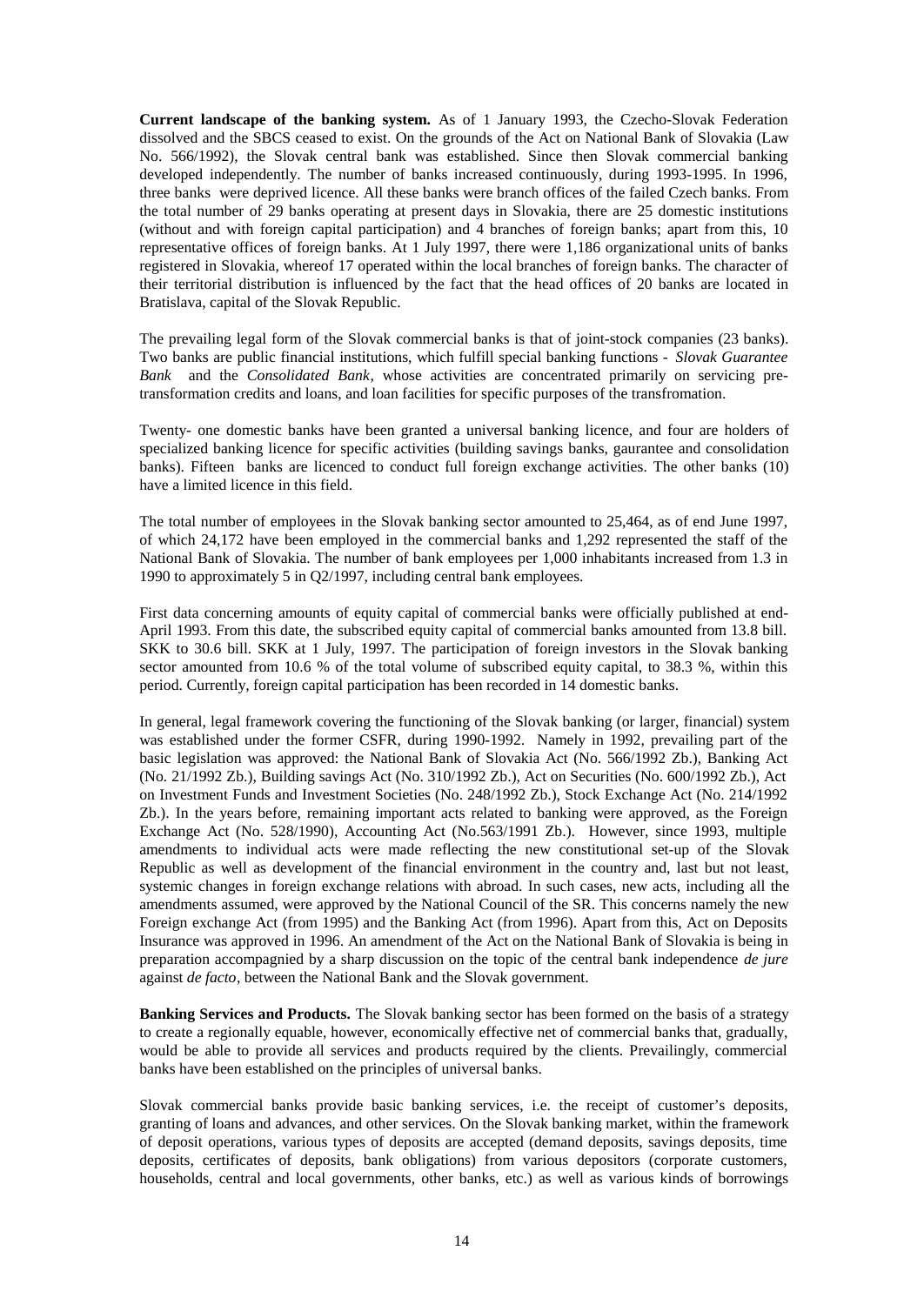from other banks. On the basis of concentrated resources, banks conduct business activities mainly by granting loans and making investments. However, various banking institutions have different approaches to the provision of banking services. Differences arise mainly within the range and the quality of services provided. Among other, offers of services depend largely on the level of automation and computerisation within the banking sector.

On the Slovak financial market, banking institutions render financial services in both Slovak crowns and foreign currencies. First of all, they effect interbank payments and settlements. These are the largest operations carried out by banks, which involve practically all corporate entities. The opening of bank accounts, conditions of their administration and termination are governed by the Commercial Code (No. 513/1991 Zb.). At present, payment cards are in still in the process of development; presently they are used only in ATMs, and at filling stations in exceptional cases. The number of domestic payment cards increases, while the number of international cards is relatively low. With an increase in the number of such cards, the number and volume of transactions concluded through ATMs will also increase. The precondition for a widespread use of payment cards is the development of telecommunications and computer networks. Apart from this, the banks provide safe deposit services and foreign exchange operations - they keep accounts for customers, make international payments, conduct foreign exchange transactions, make loans to abroad, and deal in foreign securities. Most banks operate in Slovakia on the basis of a full or limited foreign exchange licence.

Large banking institutions render various services in the field of investment banking - capital market operations, products and services in the field of financial and investment consulting, services in the field of market research and analysis. Other services rendered by Slovak banks are: safety deposit services, factoring, forfeiting, and financial leasing.

 **Privatization of banks.** Privatization of banks started under the former CSFR, enacted by the Large Privatization Act (No. 190/1995 Z.z. and Act No. 92/1991 Zb. on the transfer of State property to other persons). By the Act, the banks (in the same way as large State non-financial enterprises) were transformed in joint-stock companies.22 The issue of the financial sector privatization in Slovakia has concerned a limited (nevertheless, powerful) group of four State financial institutions (Slovak State Savings Bank, General Credit Bank, Investment and Development Bank, and the Slovak State Insurance Company) that were created within the first stage of forming the two-tier banking system, during 1991- 1992. Every other new commercial banks (excluding the two specialized public financial institutions the gaurantee and consolidation banks) were established exclusively as private companies. Therefore, the following relates to the three mentioned banks.

After the first wave of privatization, the ownership structure in concerned banks changed as follows: more than 50 % of equity of the *General Credit Bank* and more than 65 % of the equity of the *Investment and Development Bank* were transferred to the private sector. The third bank, *Slovak Savings Bank*, changed its legal form to the joint-stock company on April 1994, but its ownership structure has not been changed yet - share of subscribed equity capital held by the National Property Fund and Restitutional Investment Fund<sup>23</sup> represents 100 %, up to now. The current share of bank's subscribed equity capital (excluding NBS) held by the National Property Fund and by the State is shown in Table 5 (data as of end 1996). One may see that over 40 % of the Slovak banks´equity capital still remains under a direct control of the State, or closely 60 % of the total banks´equity capital is held by privat owners.

#### **Table 5 State ownership share on the banks´ equity capital**

l

|  | ч |
|--|---|
|  |   |

 $22$  The shares of the joint-stock companies became the ownership of a established public institution, the National Property Fund. (NPF). As the companies gradually privatized (or, sold by the NPF to the new privat owners), the NPF has collected earnings from the sales and the share of the NPF in the capital ownership of individual companies has slowed down.

<sup>&</sup>lt;sup>23</sup>The Restitutional Investment Fund, joint- stock company, founder-the National Propety Fund. The RIF was established in connection with large-scale privatization process for the purpose to finish and settle up the restituents propety claims. The RIF received 3% of the shares of the privatized enterprises, in which restitutional settlement was not finished.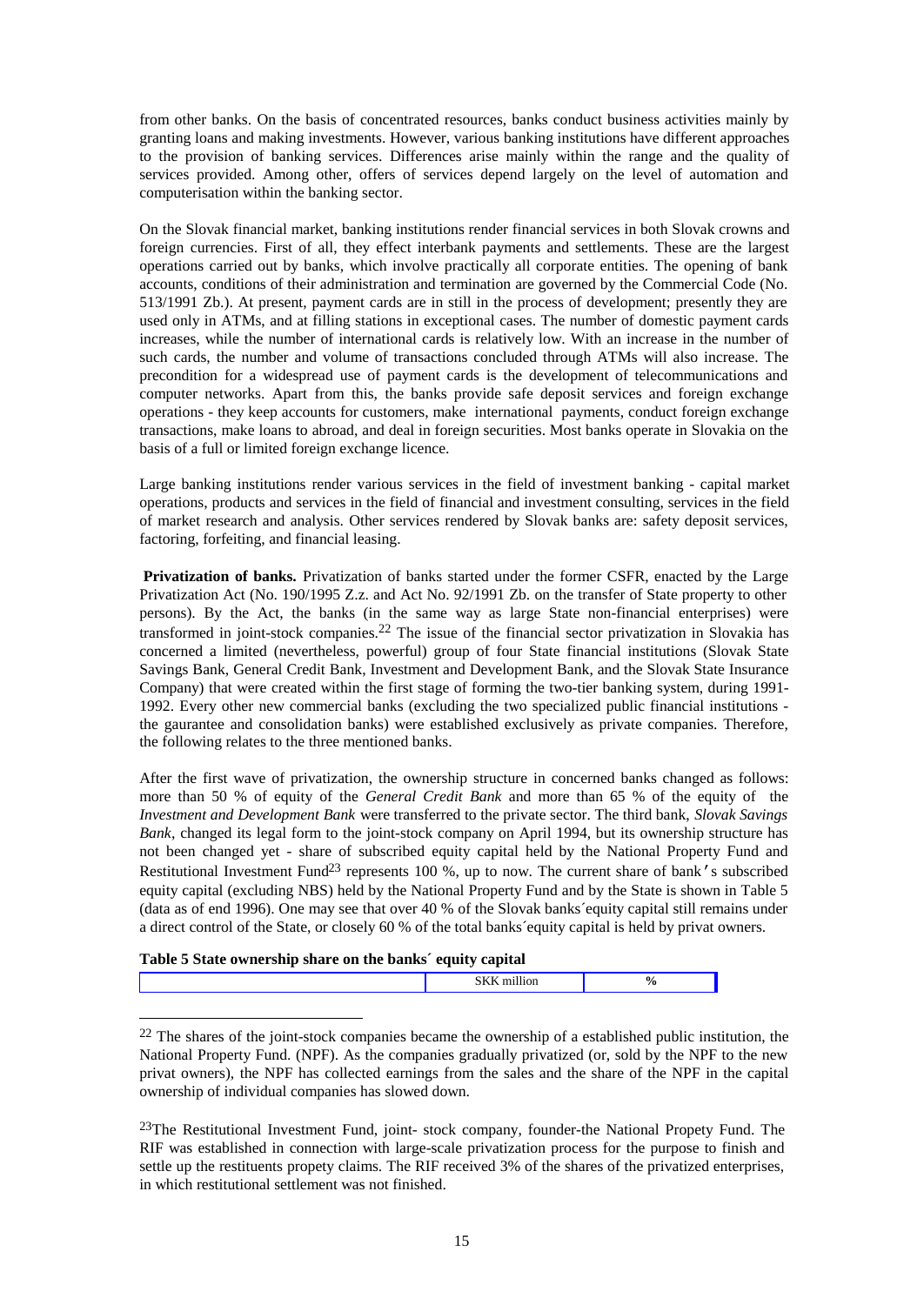| <b>Subscribed equity capital</b>  | 23,459  | 100.0% |
|-----------------------------------|---------|--------|
| share                             |         |        |
| The State (ministries)            | 3,021   | 12.9%  |
| <b>The National Property Fund</b> | 4,772.0 | 20.0%  |
| <b>State-owned businesses</b>     | 1,800   | 7.7%   |

*Source*: National Bank of Slovakia

l

1/ Excluding branch offices of foreign banks

The third Meèiar´s Government in its Program Declaration from January 1995, expressed that in order to stabilize the development in the Slovak society, the Government will specify the interests of the State in privatization of the strategic enterprises, including (among other) the banking sector. Enactment of related legislation was a constituent part o of package of new important legislative powers in the field of regulating the privatization process, from 1995.

The most important of these laws was the amendment to the Large Privatization Act, which closed the ongoing discussion about legal aspects of privatization in favor of standard methods. The second wave of the voucher privatization in Slovakia was replaced by the so-called bond method.<sup>24</sup> The amendment increased the powers of the NPF, and considerably accelerated the process of privatization in the form of direct sale, as well as public tender and sale of shares on the capital market. Subsequent to this legislation, a law was passed to secure the interests of the Government in the privatization of strategically important State enterprises and corporations. This law (NC SR No. 192/1995 Z..z.) defined which companies could only be privatized with government approval.

By the way, the need of restructuring the banking sector and solving the bad debts problem, expressed in the Government Program Declaration as well, initiated discussion on the topics "what step is to be made first: privatization or restructuring?". After an intermediate period of declarations that banks will be privatized until end February 1996, the present legislation enabled to conserve the existing ownership structure in the banks till end March 1997. In general, conclusion was made: before the large three Slovak banks (and the Slovak Insurance Company) will be privatized, they are to pass the restructuring process.

As a result, the expected fast process of the banks privatization has been slowed down. However, signals emerged in the last months that existing status quo does not satisfy large industrial companies that are interested in closer linkages with the banking sector. An example is the case of the VSZ (the largest Slovak metallurgical company), which wanted to increase its shares in the Investment and Development Bank over the ratio of 15 % allowed by the Banking Act, but the National Bank of Slovakia did not gave the permission for this operation. It may be stated that the NBS´s approach to such or similar cases has been very prudential because of recent unfavorable experience of the Czech banks.

**Foreign capital participation.** As compared with the very low starting amounts, the foreign capital participation on the subscribed banking capital in Slovakia developed rapidly. While the participation of foreign investors in the Slovak banking sector represented 13.6 % of the total banking equity in Slovakia, at the end 1993, their share amounted to 38.3 %, at the end Q2/1997. Prevailing part of this increase occurred during 1995, while in 1994, the growth in equity capital as a whole was rather moderate. Foreign capital participation was reported in 14 domestic commercial banks, as of 30 June 1997. To this date, four branches of foreign banks operated in Slovakia. By 30 June 1997 data, the largest share (37 %) has the Czech Republic, followed by Austria (21 %), Netherlands (19 %), Germany (7 %), USA and France (4 % each), Great Britain and Italy (3 % each) and Russia (2%).

 $24$  According to this, each individual registered in the second wave of the voucher privatization is entitled to a bond issued by the National Property Fund (NPF) at a par value of SKK 10 000, with maturity at 31 December 2000, which may be used for specified purposes. Shortening of the maturity date to 31 December 1997 was made for pensioners by an amendment to the Act (from October 1996). Trading in the bonds started in August 1996. High supply has been faced with a low demand, in general. Until present days, **... %** of the bonds were redeemed from the total. **Doplním ja.**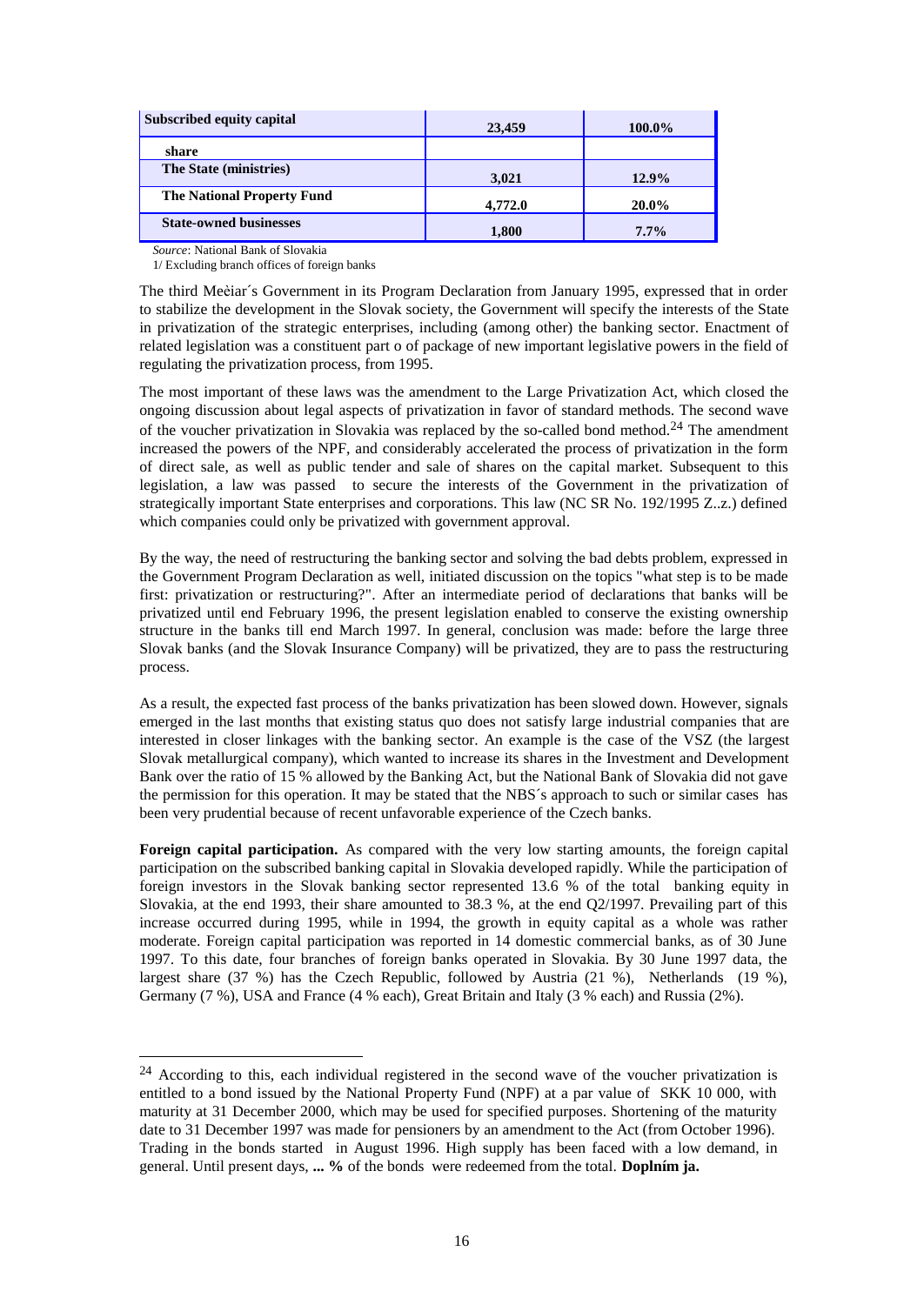Banks with foreign capital participation (banks with participation under 10% are classified as bank with no foreign participation) are mainly of medium-sized entities, with equity capital between SKK 0.5 billion to SKK1.85 billion. The equity participation ranges from 10 % to 100 %.

Apart from the amounts invested, participation of the foreign capital in Slovak banks plays an important role in extending the required know-how in emerging specialized banking activities, such as are for example bulding savings or mortgage banking. With the Austrian and German capital participation were established the both Slovak building savings banks, and the licenced mortgage bank (*HYPO-BANK Slovakia)*, which entered in operation in July 1996, is fully controlled by the German capital.

**Development of banking activities.** The size of banking sector in the SR is rather small. Although in the years 1993-1996 the balance sheet total of the sector (including specialized banks) increased faster than GDP at current prices ( balance sheet/GDP ratios - Dec. 1993-120,41; Dec.1994-114,50; Dec. 1995-116,09; Dec. 1996-123,28), the banking sector growth is still low in comparison with the developed countries. This is predominantly influenced by the largest banks restructuring, by low capital starting position and by lower activities against abroad. On the other hand, the gradual, slow banking industry growth is sustainable from economic point of view. One of the positive growth feature is the banks number stabilization, a continual tendency toward banking activities deconcentration caused by emerging of new banks, occurred during 1993-1995 and their relatively good economic position, namely banks with foreign capital participation. The financial power of Slovak banks is still concentrated in the three largest banks. At the end of 1996 their share in the total balance sheet represented 60,78% (75,58% in 1993, 70,60% in 1994, 66,34% in 1995), in the total loans 62,39% (75,59% in 1993, 68,32% in 1994, 66,38% in 1995) and in the total deposits 69,95% (86,93% in 1993, 81,82% in 1994, 76,18% in 1995). A general overview of the total bank assets, liabilities, equity developments and their composition is given in Tables 6, 7. The figures implicate a couple of trends that can be summarized as follows:

- The development of assets composition between 1993 and the first half of 1997 was primarily influenced by banks' efforts to maintain some standard level of liquidity. A low amount of capital hand in hand with a higher level of credit risk provided banks with an incentive to change the composition of risk weighted assets. Reckognizing the relatively stable proportion of inter-bank assets (24.4% as of Dec. 93 and 26.6% as of June 1997) we realize that the drop in proportion of loans (58.4% as of Dec. 1993 and 42.3% as of June 1997) was compensated by a sharp rise of the proportion of securities held by banks (6.4% as of Dec.93, 16.6% as of Dec. 1995, 15.8% as of Dec. 1996 and 13.3% as of June 1997). The securities portfolio is dominated by government securities.
- Looking at the development of equity we realize that the proportion of commom stock on equity has been growing  $(27.1\%$  as of Dec. 1993 and 45.4% as of June 1997). Again this growth is compensated by decline of reserves and reserve funds (68.1% as of Dec. 93 and 42.9% as of June 97). These funds are being transformed to provisions. The liquidity increase has been achieved mainly by changes in earning assets composition.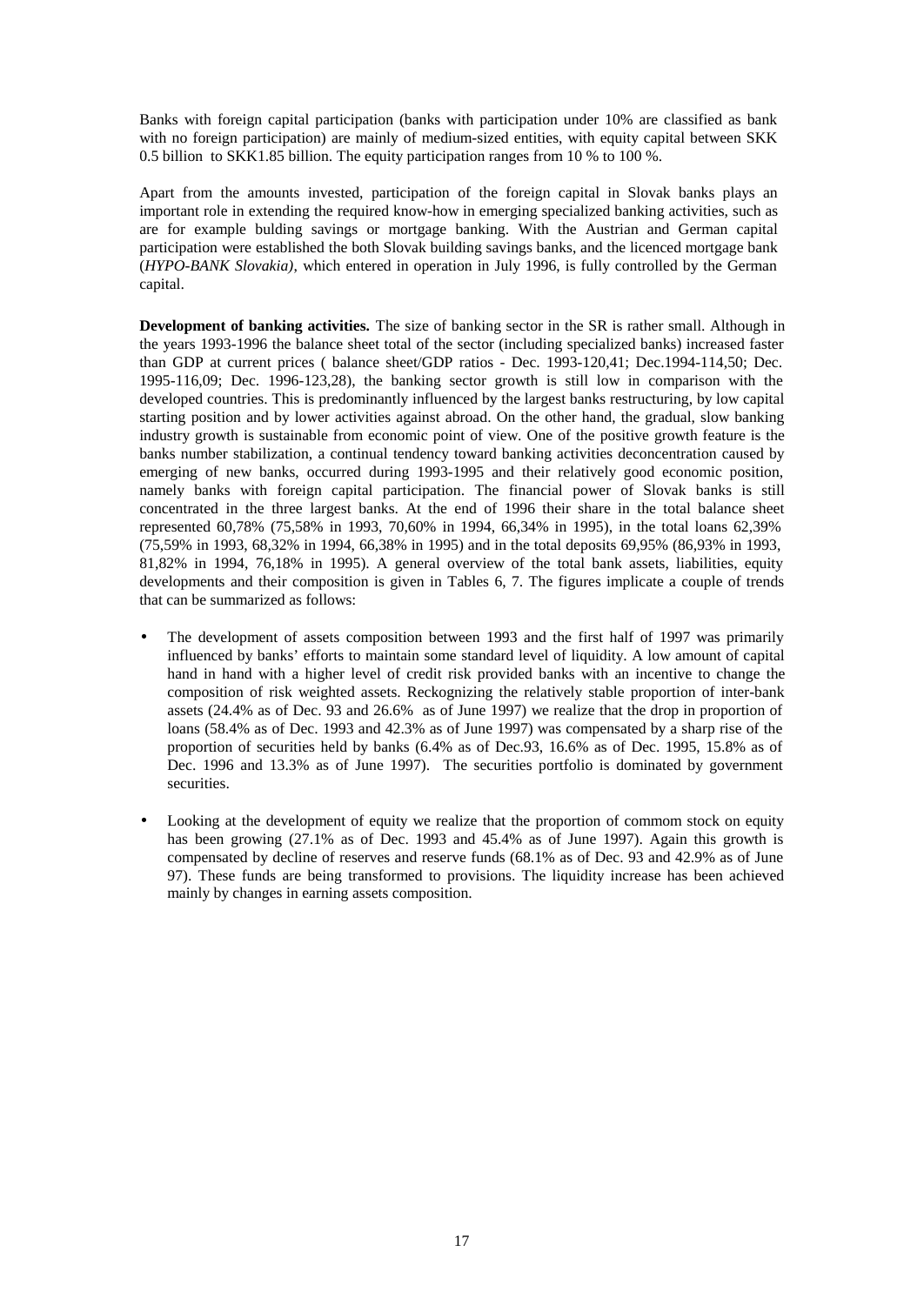|                                     | <b>Total Banks</b> |               |                |               |          |               |          |               |          |               |
|-------------------------------------|--------------------|---------------|----------------|---------------|----------|---------------|----------|---------------|----------|---------------|
|                                     | $12-93$            | $\frac{6}{9}$ | 12-94          | $\frac{6}{6}$ | 12-95    | $\frac{6}{6}$ | 12-96    | $\frac{6}{6}$ | 06-97    | $\frac{6}{6}$ |
| <b>Total Assets</b>                 | 445.445            |               | 505.329        |               | 597.933  |               | 716.596  |               | 711.004  |               |
| 1. Loans                            | 260.323            | 58,4          | 252.075        | 49,9          | 274.166  | 45,9          | 314.520  | 43,9          | 300.683  | 42,3          |
| 2. Interbank Assets                 | 108.793            | 24,4          | 122.573        | 24,3          | 128.824  | 21,5          | 149.060  | 20,8          | 188.809  | 26,6          |
| 3. Securities                       | 28.728             | 6,4           | 57.973         | 11,5          | 96.982   | 16,2          | 113.419  | 15,8          | 94.436   | 13,3          |
| incl. T-bills                       | 7.682              | 1,7           | 26.024         | 5,1           | 14.830   | 2,5           | 29.255   | 4,1           | 22.079   | 3,1           |
|                                     | $\theta$           |               | $\Omega$       |               | $\Omega$ |               | $\Omega$ |               | $\theta$ |               |
| <b>Total Liabilities and Equity</b> | 445.445            |               | 505.329        |               | 597.933  |               | 716.596  |               | 711.004  |               |
| 1. Interbank Liabilities            | 90.328             | 20,3          | 97.823         | 19,4          | 108.449  | 18,1          | 139.797  | 19,5          | 176.728  | 24,9          |
| 2. Deposits                         | 228.260            | 51,2          | 264.251        | 52,3          | 318.447  | 53,3          | 367.186  | 51,2          | 361.557  | 50,9          |
| 3. Securities                       | 1.561              | 0,4           | 3.918          | 0,8           | 9.658    | 1.6           | 18.662   | 2,6           | 19.874   | 2,8           |
| 4. Central Bank Accounts            | 40.843             | 9,2           | 34.766         | 6,9           | 33.441   | 5,6           | 35.041   | 4,9           | 58.031   | 8,2           |
| 5. Equity                           | 48.722             | 10,9          | 63.284         | 12,5          | 66.896   | 11,2          | 76.350   | 10,7          | 67.388   | 9,5           |
| <b>Equity Composition</b>           |                    |               |                |               |          |               |          |               |          |               |
| 1. Common and other stock           | 13.221             | 27,1          | 17.673         | 27,9          | 24.036   | 35,9          | 30.040   | 39,3          | 30.605   | 45,4          |
| 2. Reserves and Reserve Funds       | 33.194             | 68,1          | 41.565         | 65,7          | 24.383   | 36,4          | 27.046   | 35,4          | 28.902   | 42,9          |
| 3. Other Funds Created from Profit  | $\boldsymbol{0}$   | 0,0           | $\overline{0}$ | 0,0           | 12.307   | 18,4          | 13.004   | 17,0          | 12.496   | 18,5          |
| 4. Capital Funds                    | $\boldsymbol{0}$   | 0,0           | $\mathbf{0}$   | 0,0           | 1.620    | 2,4           | 1.962    | 2,6           | 1.105    | 1,6           |
| 5. Retained Earnings                | 4.398              | 9,0           | 4.046          | 6,4           | 4.550    | 6,8           | 4.298    | 5,6           | $-9.124$ | $-13,5$       |

# **Table 6 Assets, Liabilities and Equity of Banks in the Slovak Republic**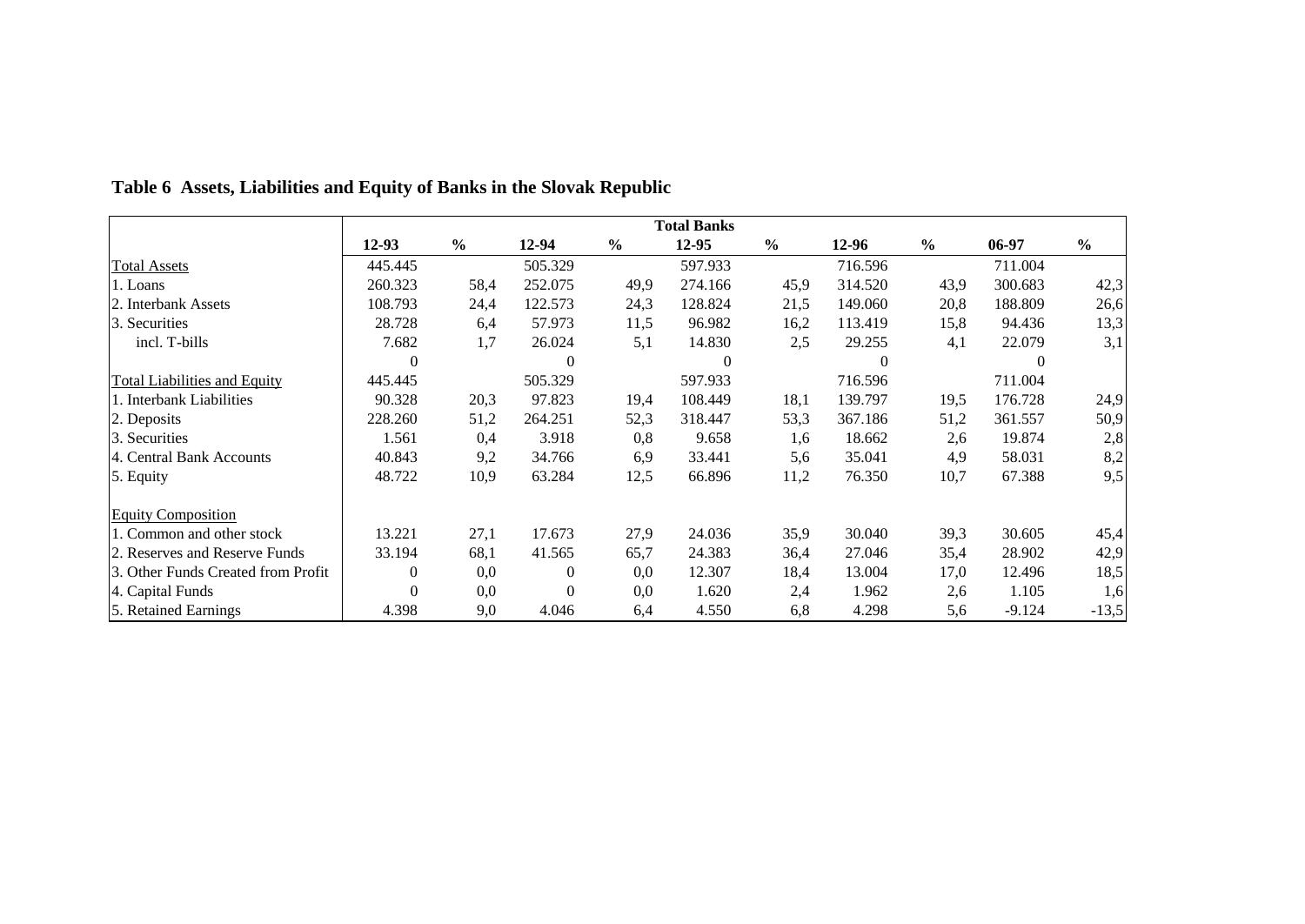- In terms of liquidity development a positive achievement can be recorded with the changes in the liquidity gap (short-term assets - short-term liabilities). The initial amount SKK -80,180 million of the gap (as of Dec. 1993) declined to SKK -53,230 (as of Dec. 1995) and slightly rose to SKK - 61,624 (as of Dec. 1996, the liquidity gap growth is covered by own capital). This decline is even better visible when demonstrated in percentage terms. The proportion of the gap on the total assets lowered from 17.94% in 1993 to 11.6% in 1996. At the same time the ratios short-terms assets/short-terms liabilities were developed favourably - 61.85% as of Dec. 93, 75.46% as of Dec. 94, 77.40% as of Dec. 95, 80.3% as of Dec. 96. The gradual decline in this gap was mainly caused by an increase in short-term loans and treasury bills on the assets side as well as in time deposits (of which the most important is the growth of deposits with longer maturity) on the liabilities side of the balance sheet, a fact can be regarded as positive one.
- The above mentioned trends are confirmed by loans and deposits term structure composition. The proportion of the short-term loans in the total loans has been growing step by step, from 36.8% in 1994 to 41.55% today ( 30 June 1997); the similar development we can reckognize on the medium term composition loans side, from 18% in 1994 to 21.53% up to the first half of 1997. Although long-term deposits share in total increased from 3.5% as of Dec. 94 to 8.43% as of 30 June 97, the share is not favourable from the long-term perspective point of view. In generaly, the propensity to long-term savings is not convenient which is influenced by internal and external social-economic factors (some of them are defined below).

As far as concerning the banking sector profitability development, in terms of return on assets and net interest margin data, we can summarize the following. Net interest margin is relatively high, a positive feature is its gradual decrease, from 4.69% in 1993, to 4.52% in 1995, to 3.22% in 1996, to 3.05% as of 30 June 1997. In spite of, the ROA is low (0.67 in 93, 0.67 in 94, 0.87 in 95, -0.02 in 96, all as of Dec.). This is connected with the high general level of the loans risk, the result of which is the net interest income usage for the loans losses coverage, there fore the orientation toward intensive restructuring recources creation is rather understandable as we can see below.

|                            | 12/1994 | $\frac{6}{6}$ | 12/1995 | $\frac{0}{0}$ | 12/1996 | $\frac{6}{9}$ | 30.6.1997 | $\frac{0}{0}$ |
|----------------------------|---------|---------------|---------|---------------|---------|---------------|-----------|---------------|
|                            |         |               |         |               |         |               |           |               |
| <b>Loan composition</b>    |         |               |         |               |         |               |           |               |
| - short-term               | 95920   | 36.8          | 105776  | 37.1          | 137.491 | 40.59         | 141932    | 41.55         |
| - medium term              | 46912   | 18.0          | 57589   | 20.2          | 70909   | 20.93         | 73550     | 21.53         |
| - long-term                | 117906  | 45.2          | 121709  | 42.7          | 130370  | 38.48         | 126092    | 36.91         |
|                            |         |               |         |               |         |               |           |               |
|                            |         |               |         |               |         |               |           |               |
| <b>Deposit composition</b> |         |               |         |               |         |               |           |               |
| - short-term               | 178776  | 73.6          | 225968  | 71.9          | 271199  | 72.44         | 261231    | 71.51         |
| - medium term              | 55714   | 22.9          | 67598   | 21.6          | 74410   | 19.88         | 73251     | 20.06         |
| - long-term                | 8387    | 3.5           | 20568   | 6.5           | 28768   | 7.68          | 30819     | 8.43          |

**Table 7 Loans and deposits composition ( in SKK million)** 

## **4 Procces of financial restructuring**

There is obvious that restructuring of the banking sector, which is currently a basic condition for the recovery of financial flows between commercial banks and their economic environment, must take place in two areas. On the one hand, banks must strengthen their internal resources for the coverage of loan losses, on the other hand, it is necessary to establish standard relations in the financial flows of enterprises. These relations are expressed in terms of indicators defined in the previous part. The cleaning up of the banking sector of long-term loss-making entities will lower the risk involved in lending operations. The recovery of the banks' loan portfolios solely by writing off loss-making loans to the detriment of bank reserves represents only a short-term solution which could solve consequences but not causes of the bad loan problem. Thus, the worsening trend in the quality of loan portfolios and the related problem of high interest rates would persist. Therefore, by means of the financial restructuring it is necessary to solve the causes of the generally high rate of credit risk and the frequent failures in interfirm financial flows.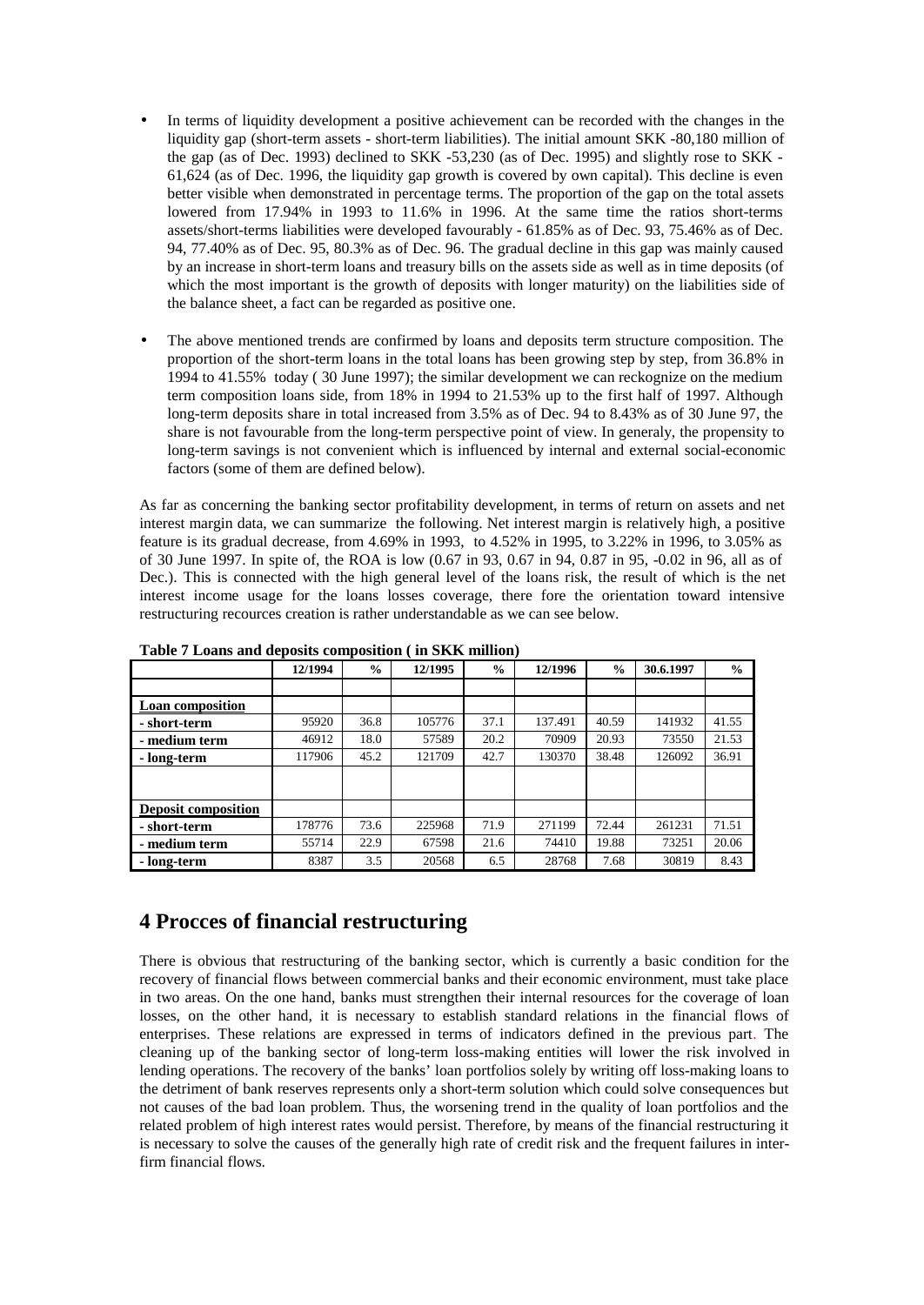In analyzing the development of the restructuring process in the Slovak banking sector, special attention should be paid to three groups of issues: (1) causes of the loan portfolio problem in Slovakia; (2) preliminary measures adopted; (3) restructuring programme.

**(1) Causes of the loan portfolio problem.** The transformation process of the Slovak Republic towards a market oriented economy that is characterised by changes in relative prices, the collapse of former CMEA export markets, sudden tightening of import competition, reduced subsidies from the State, inappropriate industrial structure with only marginal share of value added products resulted in the large number of enterprises that had become unprofitable and burdened with high volumes of debt. Many enterprises were capable of covering their operating costs, but servicing their debts is inherited volume of "out-of-market long term credits" extended to enterprises between 60-ies and the late 80-ies. Certain amount of bad loans, especially those given in the recent period, turned classified due to insufficient experience of credit officers and unprudent credit policies of commercial banks. The ratio of Slovak banks'capital to total assets was low (it ranged from 0.84 to 1.22 %) compared with banks in advanced market economies. The capital adequacy ratio which may not fall below 8 % according to the Basle capital adequacy standards, reached an average of 1.72 % in the banking sector. Banks operating on foreign markets (*ČSOB* and *Merchant Bank*) reached a 4 to 5 % ratio of capital to risk-weighted assets, representing an exception. The reasons of such a development may be divided into several groups:

 *- An intensive need to create rapidly a banking sector, conform with the needs of a transforming economy*. This need had an objective, and therefore also a program character. Many new business entities have been established in the economy, which the undersized banking sector, undergoing a slow reform at the end of the eighties, was unable to handle. One of the fundamental reasons of today's problems may therefore be seen in an undeveloped banking sector, or its adaptation to needs of centrally managed economy.

*- Absence of personnel prerequisites for a rapid expansion of the banking sector.* Qualified staff of already existing banks could not satisfy the needs of newly established banking entities. Additionally, these qualified specialists of the former State Bank of Czechoslovakia and saving banks were confronted with entirely new tasks: this was no longer a simple redistribution of loan resources in accordance with planned goals, but their distribution on a purely commercial basis, with the need to observe criteria of prudent banking procedures, and on the basis of an evaluation of the business plan of an applicant for a loan. Experience required to properly evaluate a business plan was scarce, and many important characteristics that would help create a picture about a client were not available. The majority of clients were newly established business entities, without a corporate history, where an opportunity of examining their property situation, economic results, etc., was absent. This caused considerable difficulties in determining the reliability of a client, as well as feasibility of the purpose of a loan. The business environment was unstable; all determining parameters were in a relatively dynamic motion - prices, currency exchange rate, reliability of customers and suppliers. It took time to gradually acquire necessary experience, and the price of mistakes that have been made now often has a form of large unpaid receivables.

*- Necessity to support the process of privatization, the development of small and medium-sized enterprises, and other activities called for by the society, and which were among the priorities of the economic policy pursuing economic transformation.* Banks were under political pressure and pressure from the society. A common denominator of these pressures was criticism, that banks are not flexible enough in supporting business activities.

*- There was relatively easy to enter the banking sector - this is particularly evident in comparison with*  the current situation, when entry into this sector for new entities is very complicated, and is subject to *very demanding licensing procedures.* It was possible to establish a bank with relatively little basic capital25, and in the licensing procedures, the ability of the bank's shareholders to ensure a long-term success on the banking market was not sufficiently examined. The economic strength of shareholders,

l

<sup>25</sup> While at present the minimum required capital (initial capital) represents an amount of SKK 500 million and, given the NBS Provision from December 1993, the whole amount must be deposited in a monetary forme, the 1990 starting required level represented only CSK 50 million (i.e. 1/10 of the present level). However, the starting level had been gradually increased and by the SBCS Provision from 1992 it was augmented to CSK 300 million.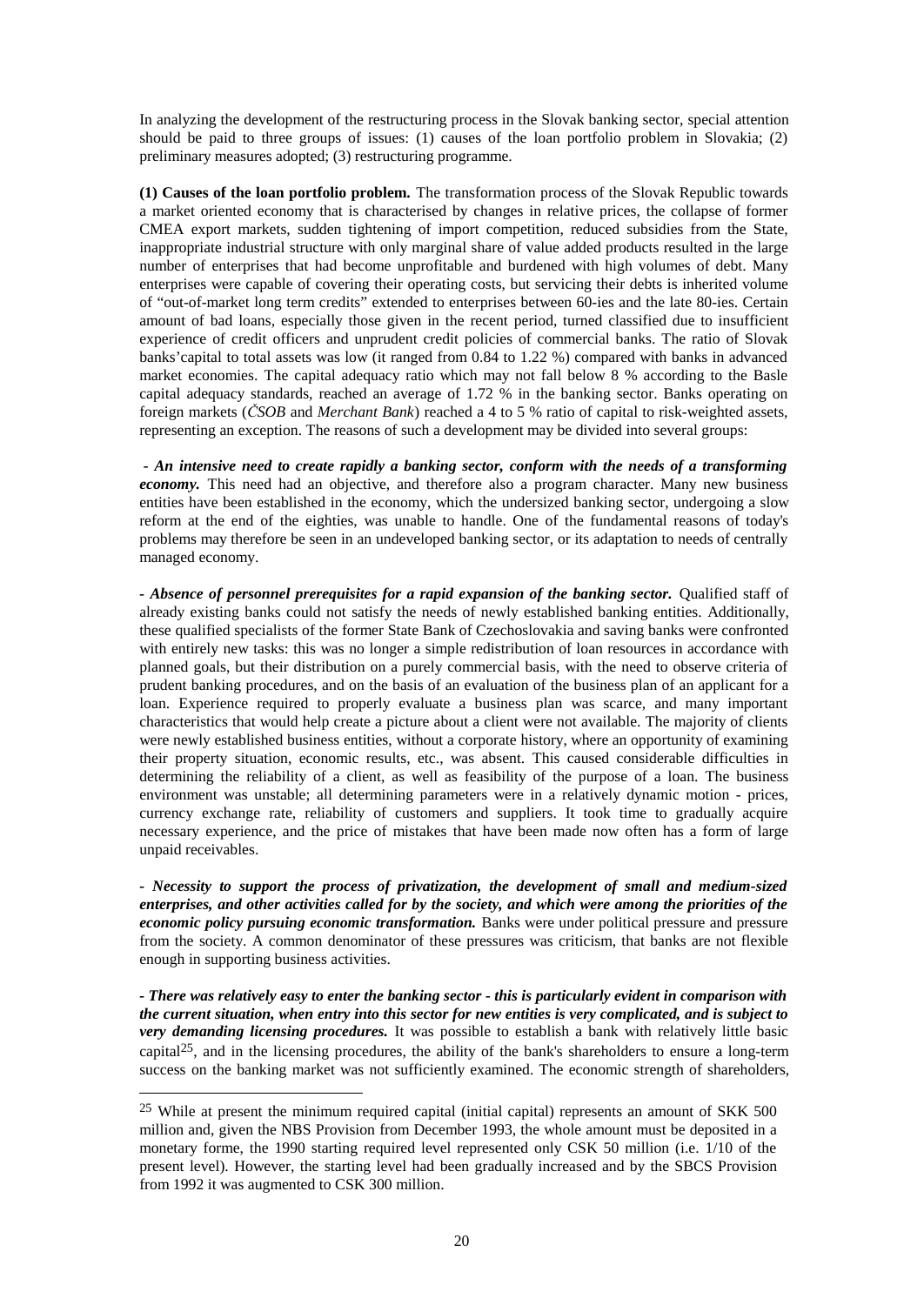their strategy, and ability to raise the bank's capital in the future remained unexamined, or prerequisites for such examination were missing. In a number of cases the establishment of a bank served a predetermined purpose: to open the way to its founders for acquiring loans. Additionally, assumptions about high yields from capital invested into the banking sector were either exaggerated or unjustified. Hints of success ensued from relatively easy available resources: at the beginning of the nineties, basically all loan resources were at the disposal of two entities - the *General Credit Bank*, and the *Slovak Savings Bank*. In the new situation, the *Slovak Savings Bank* (not sufficiently equipped for providing loans) had an opportunity to deposit its resources not just in one bank, as in the past, but allocate them favorably into other, newly established banks. This possibility caused, that already at the beginning of their activity, new banks were capable of achieving relatively high volume and growth rate of loan transactions. At the time when the loans were granted, their quality could not be measured, and therefore the initial period of functioning of each bank was seemingly successful and without problems.

*- Complicated implementation of guarantees on provided and non-performing loans.* High importance was attributed to guarantees on loans. This was partly a reaction to the insufficient possibility to reliably evaluate the quality of business plans. In a number of cases, experience with recovering collateral has shown that accepted guarantees on loans were only formal. Guarantees had the form of collateral very difficult to repossess for various reasons. These included formal shortcomings (faults in guarantee contracts, which proved an insurmountable obstacle to implement collateral right), conditioning the execution of a guarantee (collateral) on consent of the debtor; such consent is generally only achieved in court, which extremely prolongs recovery of claims. In many cases, collateral is not marketable at all, or can only be sold with a loss. Increasingly strict audit requirements (as well as criteria set by the central bank) have led to reassessing the real value of guarantees, which resulted in a growth of the volume of uncovered risks. This causes the necessity to create additional reserves and provisions.

An essential factor arises in the whole issue of loan guarantees and their resolute implementation, which, however, is frequently a reason for only a formal role of guarantees in the loan relationship: the existing legal environment and court procedures are creating a situation which is in favor of a debtor and detrimental for a creditor. The positions of debtors and banks are uneven. Banks did not anticipate this development. They trusted the premise that the state, in order to provide for the functioning of society and economy, would create conditions that would defend the interests of creditors.

*- In some cases, the lack of experience resulted in unclarified concepts of the bank's development, as well as shortcomings in assets and liabilities management.* This is one of the reasons why several banks have a high volume of non-performing assets. Among other causes, this is the consequence of extremely rapid expansion at the onset of bank's development. A certain role in this was played by the rapid establishment of bank branch offices and affiliations, an extensive banking network was created during a historically short period of time (five years), capable of meeting the needs of clients. A relative decline of demand for new loans, narrowing profit margin, and a generally tougher competition on the banking market caused that in a number of cases, the ratio of expenditures and revenues is becoming tense. This situation will require the reduction of a number of expenditure items, in order to compensate for declining bank revenue from financial operations.

#### *- Insufficient experience with trading on the capital market caused that banks, trading on their own behalf and into their own portfolio, purchased shares at times when their prices culminated. This caused losses, which further aggravated the negative consequences of bad loan transactions.*

**(2) Preliminary measures adopted in the period 1990 - 1994.** First attempt to undertake the problem of bad loans, which dates back to times of the former Czecho-Slovak federation, was based on a g*eneral "debt forgiveness" of enterprises.* In order to assess the financial strength of enterprises, all of them were broken down by three categories: (1) viable enterprises with the sufficient capability of servicing their indebtedness; (2) potentially viable enterprises with positive operating cash-flow but heavily burdened, with debt that is not being repaid; (3) loss making enterprises.

The government had put aside approximately 15 billion crowns to solve the problem. One part of these funds (11 billion) were mainly dedicated to the potentially viable companies. The National Property Fund swapped its bonds for credits of viable enterprises with commercial banks. The remainder of funds (4 billion) were utilised for the capital strengthening of banks. These measures, however, did not result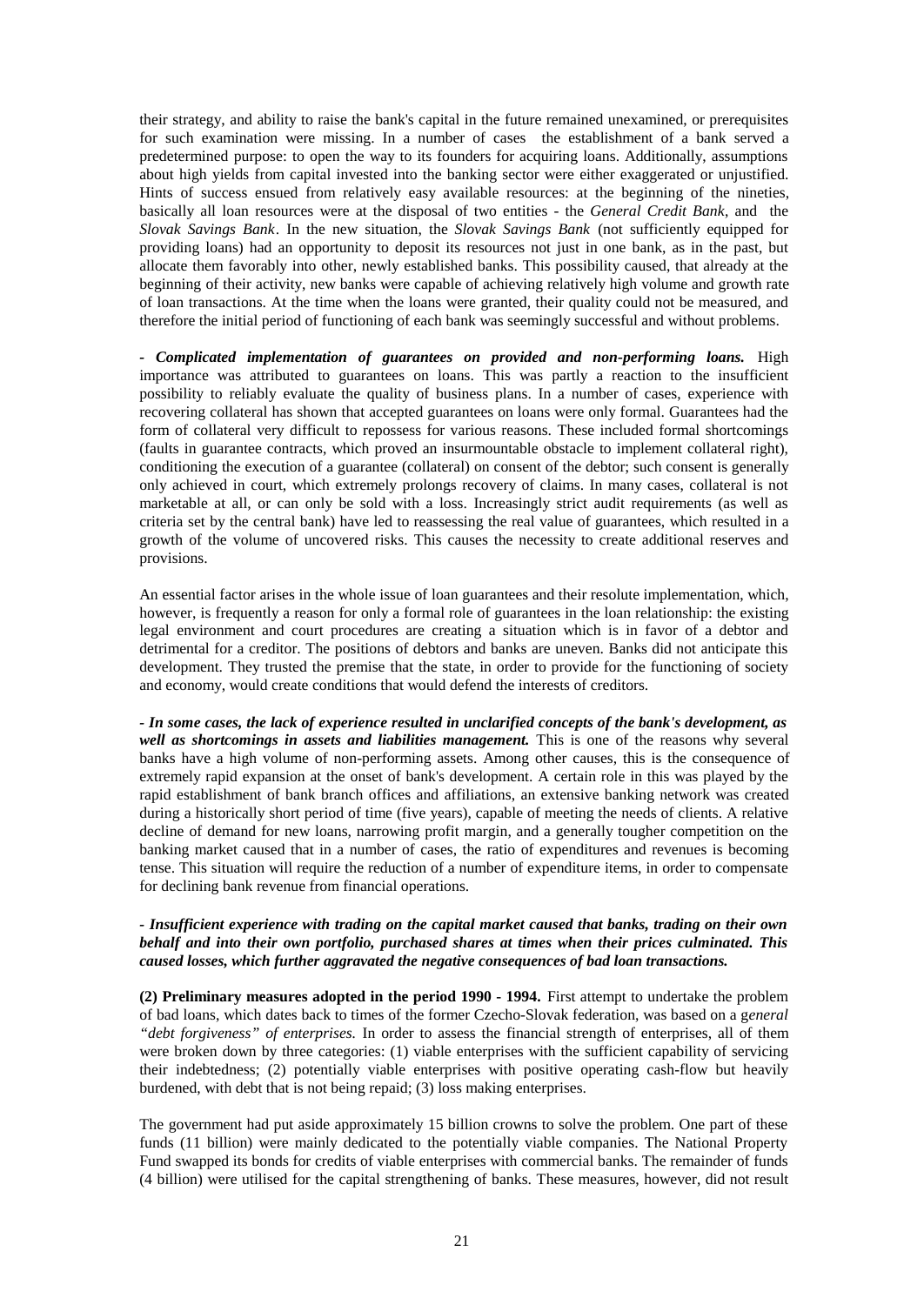in an expected effect. The primary and secondary inter-company indebtedness hat not dropped substantially. One of the main weaknesses of this project was that it was not prepared as a systemic conceptual project but as the one-step event. Mistakes also occurred when having assigned the enterprises into respective categories. Such a solution did not resolved the crucial problem of the insufficiency of long term financial sources that would finance new feasible project, especially those for the conversion of the armament production.

Another partial incentive of solving the issue was establishment of the *Consolidation Bank.* This bank, as a special purpose bank developed its sole activity in the field of administering the indebtedness of enterprises that, in the past,were orientated to military production and are currently being restructured under the program of conversion. Apart from this, by intermediate of this bank another part of bad loans - namely of those for financing inventories - has been solved. These loans were restructured and transferred to the *Consolidation Bank.* In return, the banks received partly government bonds, partly loans for increasing their capital base, and the remaining amount for the writing off of these loans. However, this transaction solved only the problem of bad credits for inventories, but the issue of bad loans remained unsolved, in general.

In order to clean up the balance sheet of *Czecho-Slovak Commercial Bank (CSOB)* that, in the past, operated as the exclusive agent in foreign trade transactions for the whole Czecho-Slovakia, the *Slovak Collect Company (SCC)* was established by the Ministry of Finance of the Slovak Republic, in December 1993. Claims of the export companies were transferred to the SCC in the amount of SKK 10,7 billion. The claims are financed by the *CSOB* redistributing loan with the State gaurantees. Agreement of the loan repayment is being in the process.

The National Bank of Slovakia, in a close collaboration with the Slovak government, has been systematically dealing with the problem of bad debt, since its establishment. The issue was often discussed with representatives of various international financial institutions (International Monetary Fund, World Bank), as well. In autumn 1993, an international consulting company McKinsey prepared an analysis of the scope of bad debts in the four selected commercial banks. This study was financial by EC PHARE. Results of the analyse, in which the figures provided by the NBS, auditors and commercial banks were assessed proved necessity to introduce new measures to prevent further deterioration of the credit portfolios. New regulations of the NBS on capital adequacy, liquidity, credit exposure and foreign exchange position were introduced, effective since January 1994. Finally, a scenario on the revitalisation of the banking system has been elaborated in the NBS in a close collaboration with the Ministry of Finance and the Slovak government. A decision has been gradually accepted that solving the banking system issue will be performed within the context of enterprise restructuring.

**(3) Restructuring program.** The process of the Slovak banking sector restructuring is to be divided into several stages which could be characterized as follows.

*Preparatory stage.* Introduction of new rules of classifying bank receivables and off-balance sheet liabilities by the risk involved and creation of resources for risk coverage (NBS Provision No. 3/1995). The goal has been to improve the existing conditions, create adequate resources for risk coverage, improved the quality of risk analysis and risk management. The basic criteria for grouping of receivables and off-balance sheet liabilities into one of the five categories (1.standard; 2.special mention claims; 3.sub-standard; 4.doubtful; 5.loss) are the assessment of the client's financial position (financial credibility, e.g. level of liquidity, economic performance, reserves, profitability, capital adequacy), and the financial discipline in accordance with the terms and conditions stipulated in the credit agreement (application of the borrowed funds for a predetermined purpose, repayment accounting to the agreed schedule). For development of the structure of classified claims see Table 8. (The calculated impact of the new methodology on the claims classification represents their increase by 81,2 %.)

*Creation of resources for loss coverage.* After the categorisation of receivables, provisions are created for loan loss coverage in the amount of 5%, 20%, 50%, 100% of the nominal value of the loan in the groups No. 2,3,4 and No. 5. (For yearly amounts in creation and use of reserves and classified claims provisions see Table 9) In calculation, the value of collateral (guarantees, right of lien) is taken into account. The guarantee is excluded, if the guarantor is in a bad financial situation, if the guarantee is doubtful, or the collateral is illiquid. However, the assessment of the real value of the collateral remains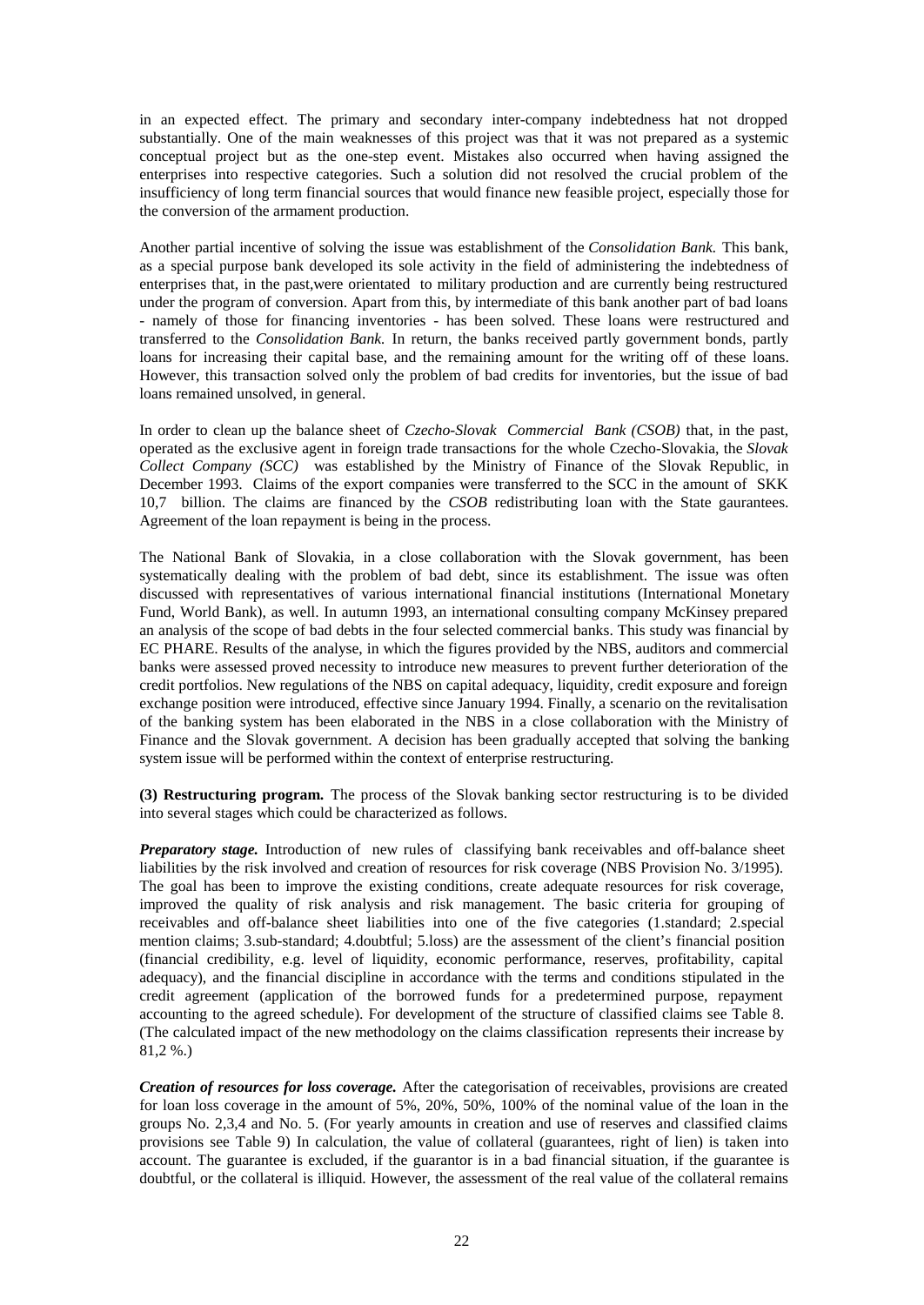as an unsatisfactory solved issue (methodology of assessment, unstable market). The process of creating resources for loss coverage and restructuring has been spread over a period of three years. The burden of and the responsibility for the process of restructuring has been concentrated in the banks concerned. Namely, the preparation of restructuring projects was of great importance, in this stage.

|                                | 31.12.1995        |               | 30.6.1996         |               | 31.12.1996        |               | 30.6.1997         |               |
|--------------------------------|-------------------|---------------|-------------------|---------------|-------------------|---------------|-------------------|---------------|
|                                | <b>SKK</b><br>mil | $\frac{0}{0}$ | <b>SKK</b><br>mil | $\frac{0}{0}$ | <b>SKK</b><br>mil | $\frac{0}{0}$ | <b>SKK</b><br>mil | $\frac{0}{0}$ |
| a) standard                    | 129.827           | 45.06         | 145.117           | 47.25         | 178.515           | 51,66         | 163.859           | 50,83         |
| b) special mention             | 37.844            | 13,13         | 40.959            | 13,34         | 56.800            | 16.44         | 42.712            | 13,25         |
| c) substandard                 | 22.140            | 7.68          | 19.904            | 6.48          | 7.760             | 2,25          | 8.165             | 2,53          |
| d) doubtful and litigious      | 12.574            | 4,36          | 9.282             | 3,02          | 10.371            | 3.00          | 10.209            | 3,17          |
| e) loss                        | 85.756            | 29.77         | 91.868            | 29,91         | 92.126            | 26,66         | 97.445            | 30,23         |
| Total classified $(c + d + e)$ | 120.470           | 41,81         | 121.054           | 39.41         | 110.257           | 31,91         | 115.819           | 35,93         |
| Total $(a + b + c + d + e)$    | 288.141           | 100,00        | 307.130           | 100,00        | 345.572           | 100,00        | 322.390           | 100,00        |

#### **Table 8 Claims classification**

*Source*: National Bank of Slovakia

The banks in connection with this NBS´s provision were obliged to submit the internal by-law to the banking supervision within three months from the day the provision had become effective {up to 30 June 1995}. A newly established bank will submit such by-law within three months from its establishment. The above main legal and regulatory framework has been prepared with application of the EU standards. Nevertheless, there is necessary to identify some problems in this area.

| Table 9 Creation and use of reserves and classified claims provisions (in SKK minion |         |        |        |        |         |  |
|--------------------------------------------------------------------------------------|---------|--------|--------|--------|---------|--|
|                                                                                      | 1993    | 1994   | 1995   | 1996   | Q2/1997 |  |
| Creation                                                                             | 12. 523 | '2.023 | 18.210 | 19.522 | 6.949   |  |

Use | 4.356 | 1.697 | 9.236 | 13.473 | 3.718

| Table 9 Creation and use of reserves and classified claims provisions (in SKK million) |  |  |
|----------------------------------------------------------------------------------------|--|--|
|----------------------------------------------------------------------------------------|--|--|

*Source*: National Bank of Slovakia

First, the NBS Provision on categorization of claims against risk and creation of reserving funds for the risks coverage facilitated to give an actual picture on the banks loan portfolio: loans of SKK 125 billion have been considered as classified (substandard, doubtful, loss) and their repayment will be in question. According to the banks´ quantifications, SKK 90 billion have been loss claims. These strong new rules have been implemented in the period when the government had declared to participate in banks rehabilitation by the preparation and implementation of the Act on reserves and provisions creation for calculating income tax base. The main idea of the Act, approval of which was being expected for a long time, is that creation of the reserve funds and provisions against clasified claims (principal) will not be a constituent part of the income tax base, in contrast to the present practice. Because the Act has not passed through Slovak Parliament yet, the problems continue and in some cases they have resulted in falling down the bank capital adequacy ratios.

Second, the banks have an obligation to include unpaid interest into their earnings which are not actual (fictive profit - its taxation deteriorates the banks' economic position). The volume of unpaid interest (SKK 32810 million) is being by about 1/3 of the clasified claims.

Third, the Bankruptcy and Settlement Act does not work well - the procedure is connected with time and expensive consuming. On the one hand the obligation to participate in negociation (pre-phase period) is considered as the main obstacle, on the other hand the bankruptcy is not used in practice (only 150 bankruptcies have been declared, one only was finished).

There is to be mentioned that the creation of classified claims provisions did in fact begun in 1993, using the rules of the former SBCS. However, according to the Provision of the SBCS, the creation of *provision was not mandatory, but only recommended. Therefore during that period banks did mainly create reserves for covering losses, including loan losses. As for the taxation, these reserves were recognised as legitimate costs, while provisions are not tax-deductible yet. A substantial rise in the volume of classified claims provision occurred in 1995, as the concerned NBS Provision (No. 3/1995) came into force. The Ministry of finance is working on amending the Act on Reserves and provisions, which , among other, should include also their tax-deductibility.*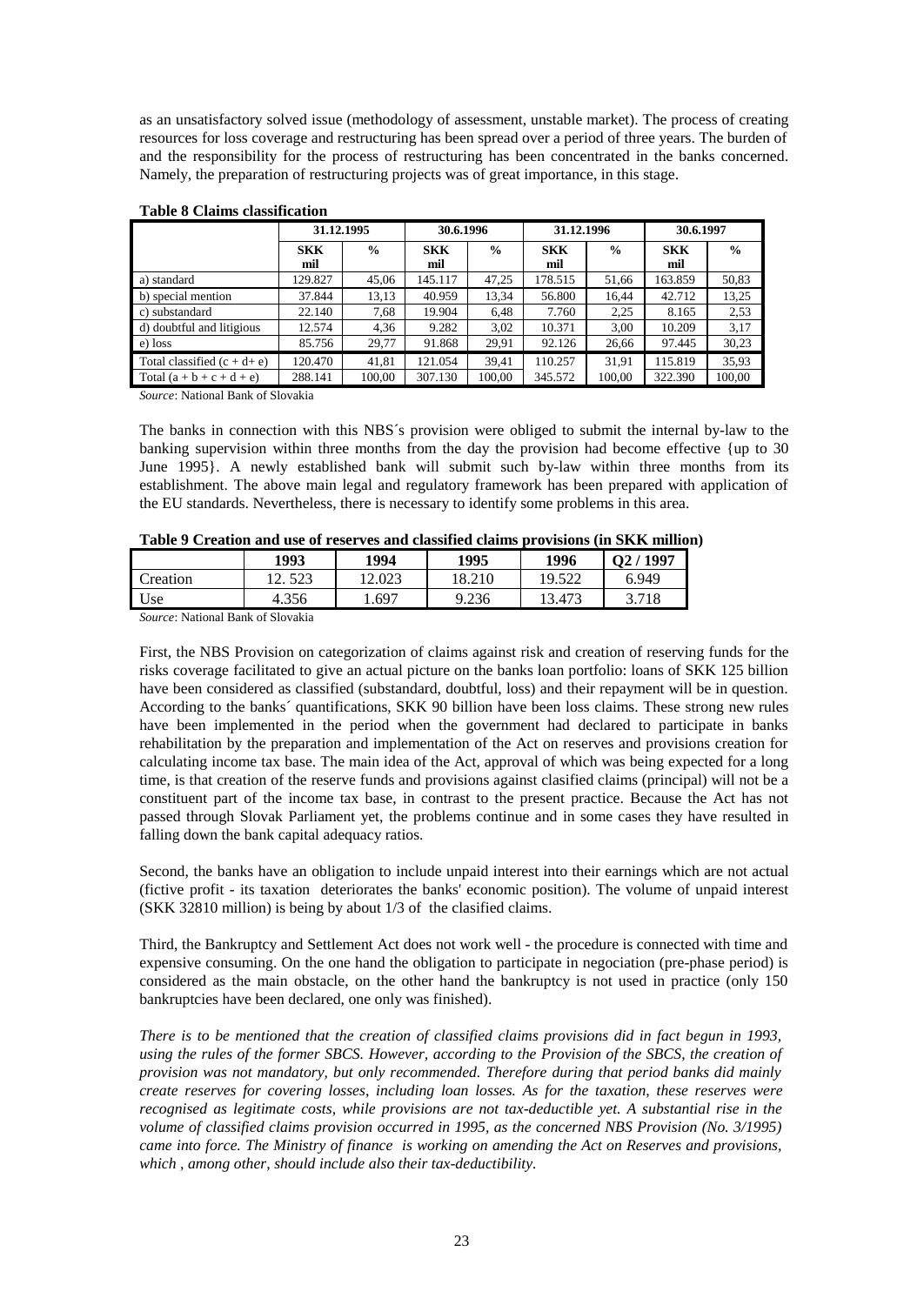**Restructuring projects.** Based on a loan portfolio analysis according to the new rules of loan classification, to actual level of loan loss provisions, as well as with respect to the client's financial position and capital strength, the banks make proposals in their projects for methods and possibilities of their own revitalisation (cleaning up of loan portfolios, recapitalisation).

In preparing the banks´ restructuring projects special attention must be paid to measures within the individual bank (elaboration of criteria for assessment of the credibility of clients) and, on the analytical basis, to judgements of the clients' ability to repay their financial obligations. An important step represents evaluation of the "credit history" of the client, i.e. amount and nature of liabilities to banks, and debt repayments (compliance with the repayment schedule, frequency of changes in the schedule, etc.). Intrabank measures must focus on the re-valuation of expenses, including overheads, investment plans, and the placement of financial resources (reduction of investment risk), ways and possibilities of additional increase in share capital, use of the profit, distribution of dividends, etc.

After the projects prepared by the banks, they will be approved by the National Bank of Slovakia and carried out. In case the compliance with prudential regulations (capital for the calculation of capital adequacy) is threatened, exemptions may be given in justified cases.

It follows from the above that a significant aspect of the restructuring process in the banking sector is being the relation "bank - client (debtor)". Eventually, the success of the whole process will depend from a principal solving of the "chronic" debtors (state-owned companies, some of them already privatised within the small or large-scale privatisation) issue within restructuring of the enterprise sector. The issue of insolvency is growing at a fast rate (estimate of SKK 180 billion) and its nonsolution or stagnation in solution will be reflected in an increase in the banks' bad loan portfolios and in a reduction of resources for the provision of new loans.

On the other hand, the significance of restructuring for bank clients is being obvious in several directions. Among the most important, creation of conditions for employment of financial resources in new effective lending operations, redslting from the improvement of the quality of loan portfolios and of banks restructuring, shoulbd be mentioned. The banks as entrepreneurial entities - intermediators, on the basis of their policies of assets/liabilities management and risk analysis, may meet the standard criteria (performance indicators, ratios, creation of reserves and provisions, etc.) and fulfil tasks required by customers (collecting deposits, providing loans and a wide range of banking and consulting services, which contribute significantly to the quality of the relation between the bank and the client). Moreover, the extension of the restructuring process to bank clients will make a significant contribution to the improvement of co-operation between the bank and its clients, the strengthening of its position in the process of revitalisation programmes (e.g. changes in the schedule of repayments, proposals for the inclusion of individual clients in categories according to their abilities to meet liabilities, or to make proposals for bankruptcy proceedings, which also contributes to the reduction of credit risk). Last but not least, an effective allocation of financial resources, based on the agreed rules, may contribute to the recovery of financial flows within the whole economy, which will have a favourable influence on the position of the banking system, mainly from the point of view of creditworthiness.

**Present state of restructuring.** Since the process of the financial restructuring of the Slovak banking sector was iniciated, a relatively large package of measures and relevant activities has been (and are to be) introduced into practice (i. e. namely, rules of assessing bank receivables and off-balance sheet liabilities according to the risk involved and the creation of resources for risk coverage from March 1995; evaluation of the actual situation in accordance with the new rules, during March to September 1995; elaboration of restructuring projects by banks, included in the process, within the period of September 1995 to November 1996; evaluation of the projects by the banking supervision authority, which is being in process; preparation of related legal regulations, in process, as well).

The restructuring projects submited to NBS in 1996 included limits of capital adequacy which became binding for the banks in 1997 after having been approved by the Bank Board of NBS. We note that 3 transforming banks and 1 public financial institution did not meet the required 8% limit, however all of them were by the decision of the Bank Board of NBS excepted from fullfiling this requirement. As a result, the Banking Supervision Division has recommended that these did not distribute dividends to the shareholders in 1996. In concern to the restructuring process, these banks were recapitalised via subordinated debts of foreign banks in the amount of SKK 5 billion.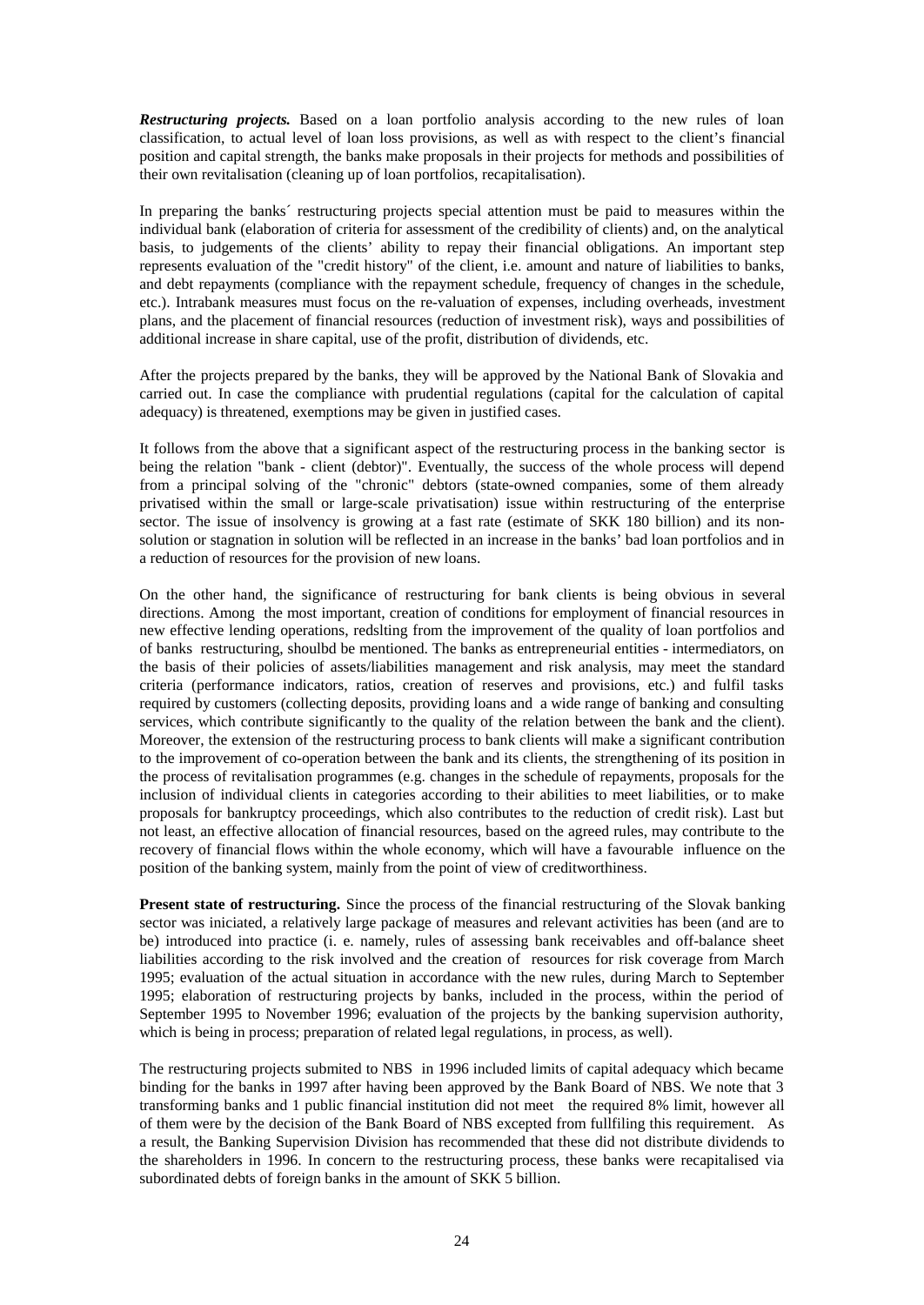In summary, the process that started in 1994-1995 has not been completed, until now. Its performance is stagnating, which may prolong the estimated time necessary for the recovery of banks with unfavourable consequences on the financing of promising projects in the future.

The Act on Entreprises Revitalisation became effective on 30 July 1997. All basic elements, i.e. conditions, forms, procedure and decision-making process, projects features, limits,... are contained in this Act. The main idea is to solve the economic recovery of the Slovak entreprises in bad situation and to solve the borrowers-creditors relations in more effective way ( the members of the decision-making commission are, for example, the representatives of 3 transforming-restructuring banks). Up to now no project of revitalisation has been approved. The short-term future will show the approach correctness.